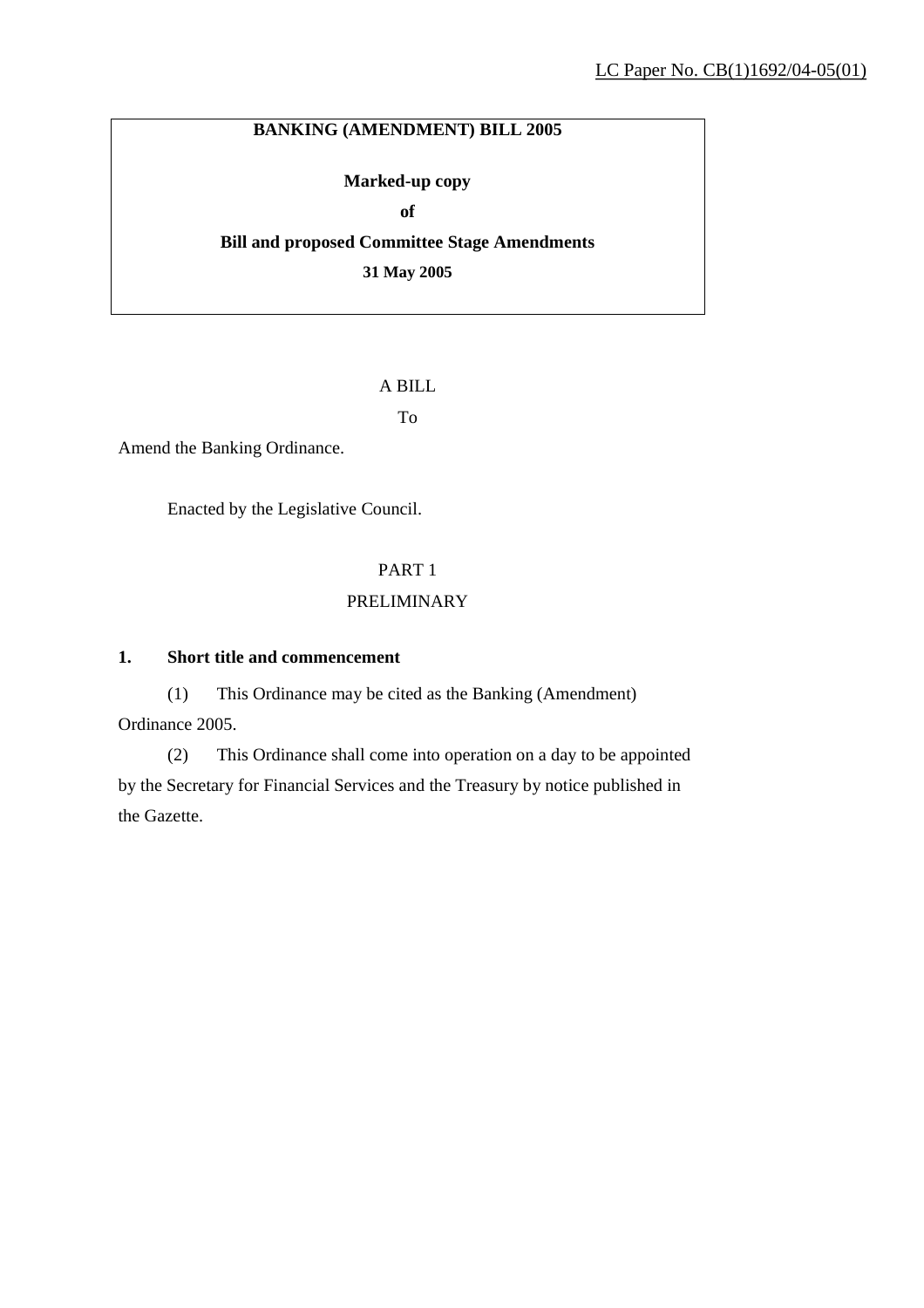#### PART 2

### AMENDMENTS RELATING TO PUBLIC DISCLOSURE OF INFORMATION AND TO CAPITAL ADEQUACY RATIO

### **2. Section substituted**

 Section 60A of the Banking Ordinance (Cap. 155) (as inserted by section 6 of the Banking (Amendment) Ordinance 1999 (42 of 1999) and further amended by section 24(4) of the Banking (Amendment) Ordinance 2001 (32 of 2001)) is repealed and the following substituted –

### "**60A. Disclosure to the general public of information relating to financial affairs**

(1) The Monetary Authority may, after consultation with the Financial Secretary and the persons specified in subsection (2), make rules prescribing the information to be disclosed to the general public by authorized institutions relating to their state of affairs, profit and loss or capital adequacy ratio and prescribing the manner in which, times at which and periods during which such information shall be so disclosed.

(2) The persons specified for the purposes of subsection (1) are –

(a) the Banking Advisory Committee;

- (b) the Deposit-taking Companies Advisory Committee;
- (c) The Hong Kong Association of Banks; and
- (d) The DTC Association.

(3) Rules made under subsection (1) may make different provision for authorized institutions belonging to different classes of authorized institution.

(4) Where an authorized institution fails to comply with any requirement applicable to it contained in rules made under subsection (1),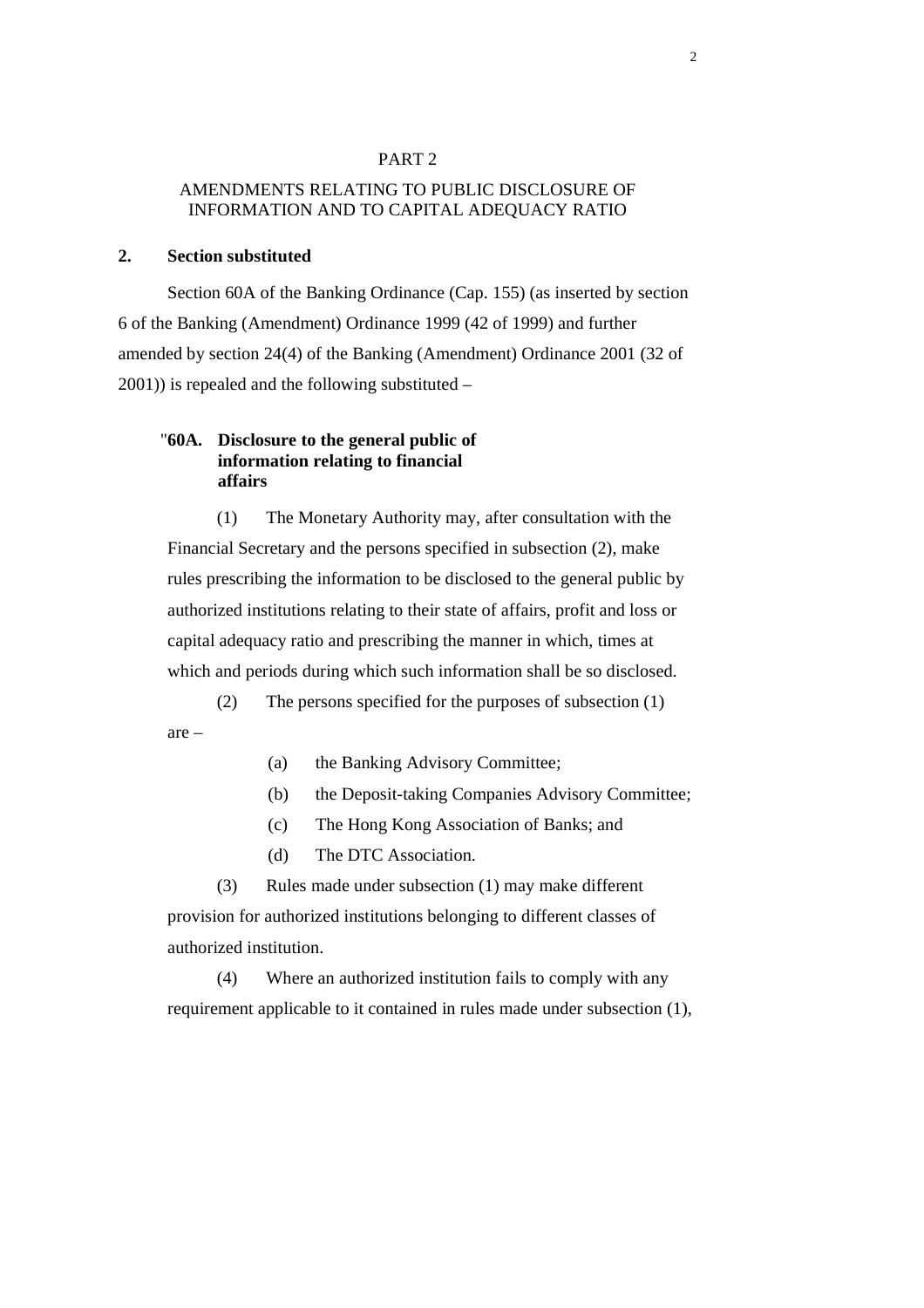every director, every chief executive and every manager of the authorized institution commits an offence and is liable –

(a) on conviction upon indictment to a fine at tier 7; or

(b) on summary conviction to a fine at tier 5,

and, in the case of a continuing offence, to a further fine at tier 2 for every day during which the offence continues.

(5) For the avoidance of doubt, it is hereby declared that any requirement under subsection (1) for the Monetary Authority to consult with any person shall not operate to prevent the Monetary Authority from consulting with such other person as the Monetary Authority thinks fit.".

#### **3. Capital adequacy ratio**

 Section 98(1) is amended by repealing everything after "with" and substituting "subsection (2) and rules made under section 98A(1).".

### **4. Section added**

The following is added –

#### "**98A. Calculation of capital adequacy ratio**

(1) The Monetary Authority may, after consultation with the Financial Secretary and the persons specified in subsection (2), make rules prescribing the manner in which the capital adequacy ratio of authorized institutions shall be calculated.

(2) The persons specified for the purposes of subsection (1) are –

- (a) the Banking Advisory Committee;
- (b) the Deposit-taking Companies Advisory Committee;
- (c) The Hong Kong Association of Banks; and
- (d) The DTC Association.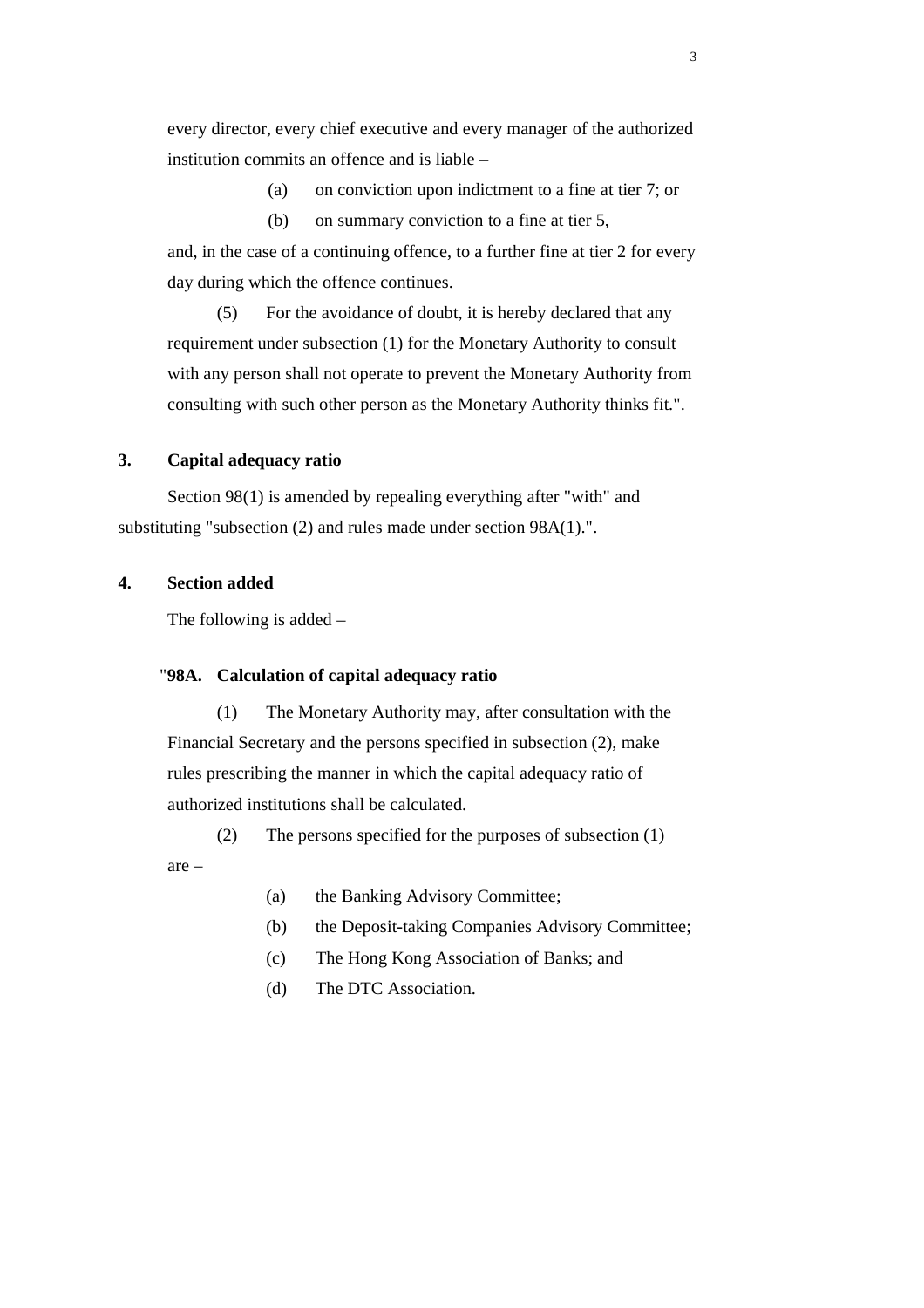(3) Rules made under subsection (1) may provide for the Monetary Authority, on application made to him by any person aggrieved by a decision made by the Monetary Authority under those rules, to review his decision.

(3A) Rules made under subsection (1) may provide that a decision made by the Monetary Authority under those rules is a decision to which section  $101B(1)$  applies.

(4) For the avoidance of doubt, it is hereby declared that any requirement under subsection (1) for the Monetary Authority to consult with any person shall not operate to prevent the Monetary Authority from consulting with such other person as the Monetary Authority thinks fit.".

### **5. Monetary Authority may increase capital adequacy ratio for particular authorized institutions**

Section  $101(1)$  is repealed and the following substituted –

 "(1) The Monetary Authority may, after consultation with an authorized institution, by notice in writing served on it vary the capital adequacy ratio specified in section 98(1) in relation to that institution by increasing the ratio to not more than 16 per cent and, where the ratio is so varied, the other provisions of this Part shall, in relation to that institution, apply as if the ratio specified in section 98(1) were the ratio as so varied.".

### **5A. Part added**

The following is added immediately after section 101 –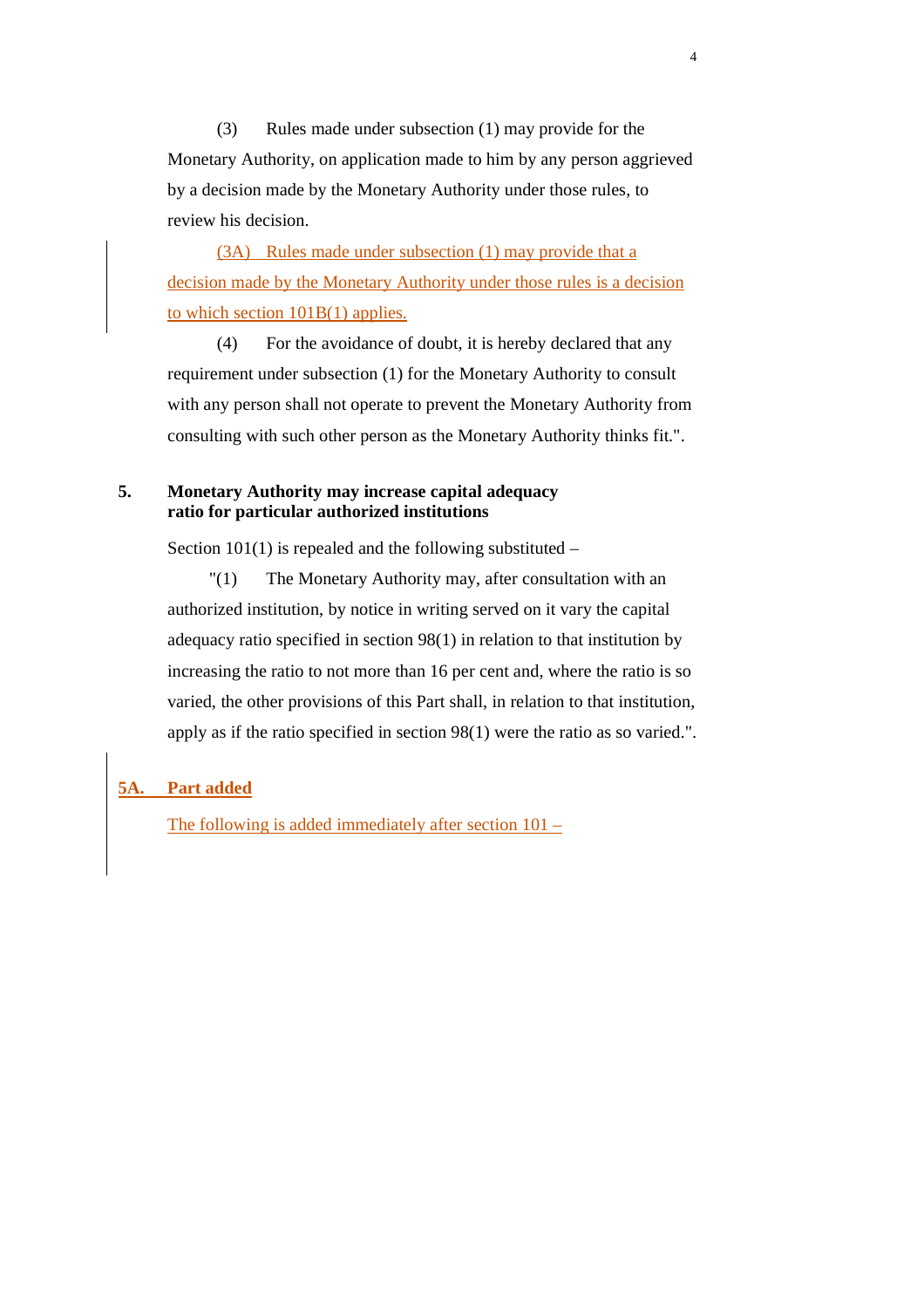### **"PART XVIIA**

#### **CAPITAL ADEQUACY REVIEW TRIBUNAL**

### **101A. Establishment of Capital Adequacy Review Tribunal**

 (1) There is established a tribunal to be known as the "Capital Adequacy Review Tribunal" in English and "[ ]" in Chinese, comprising a chairman and such number of members as may be appointed under subsection (3).

(2) The Chief Executive shall, by notice published in the Gazette, appoint to be the Chairman of the Review Tribunal a person who is qualified for appointment as a judge of the High Court under section 9 of the High Court Ordinance (Cap. 4).

 (3) The Chief Executive shall, by notice published in the Gazette, appoint as members of the Review Tribunal persons, not being public officers, whom he considers suitable for that appointment, and the number of persons so appointed shall at any one time be not less than 2.

 (4) The Chairman and members of the Review Tribunal shall be paid, as a fee for their services, such amounts as the Chief Executive considers appropriate; and of those amounts the amounts payable to the Chairman shall be a charge on the general revenue, and the amounts payable to members shall be a charge on the Exchange Fund established under section 3 of the Exchange Fund Ordinance (Cap. 66).

 (5) The Fifteenth Schedule has effect with respect to the Review Tribunal.

 (6) Subject to this section and the Fifteenth Schedule and to rules made under section 101I, the Chairman of the Review Tribunal may determine the procedures and practice of the Review Tribunal.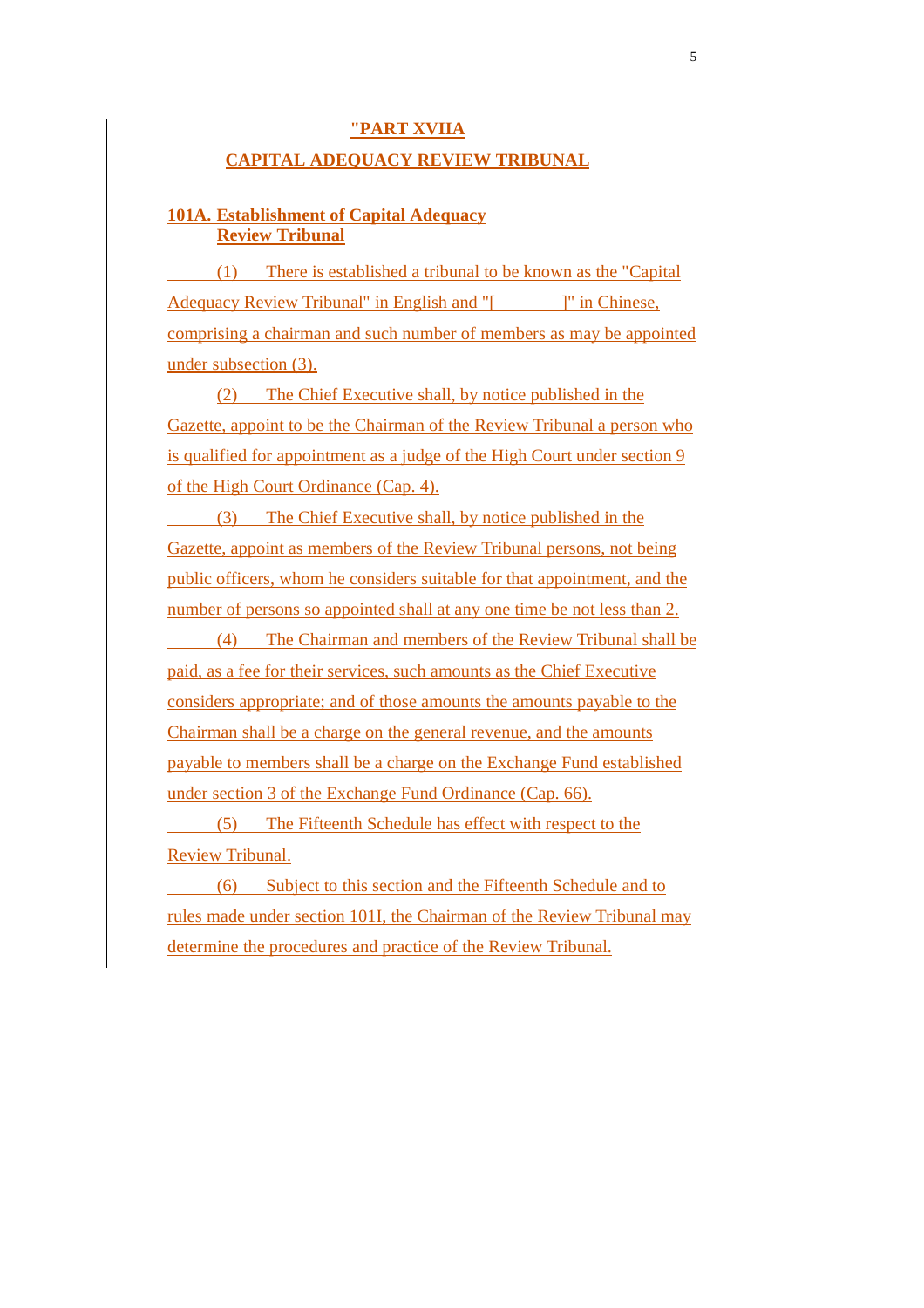#### **101B. Reference to Review Tribunal**

(1) Any person who is aggrieved by a decision of the Monetary Authority to which this section applies by virtue of section 98A(3A) may, within the period specified in subsection (3), apply to the Review Tribunal for a review of the decision.

 (2) An application shall be in writing and shall state the grounds for the application for review.

 (3) The period specified for the purposes of subsection (1) is the period ending 30 days after the receipt, by the person making the application to the Review Tribunal for a review of the decision, of notice in writing given by the Monetary Authority informing him of the decision, or such later date as the Review Tribunal may, in the circumstances of the particular case, allow.

 (4) An application to the Review Tribunal for a review of a decision does not operate to suspend the decision.

#### **101C. Determination of review by Review Tribunal**

 (1) The Review Tribunal shall deliver to the Monetary Authority a copy of any application for a review of a decision under section  $101B(1)$  that it has received.

 (2) As soon as practicable after receipt of that copy, the Monetary Authority shall forward to the Review Tribunal a copy of the decision together with all other relevant papers in his possession.

 (3) In reviewing a decision of the Monetary Authority, the Review Tribunal shall afford both the applicant and the Monetary Authority a reasonable opportunity of being heard.

 (4) For the purpose of proceedings before the Review Tribunal, matters of fact are established if they are established on the balance of probabilities.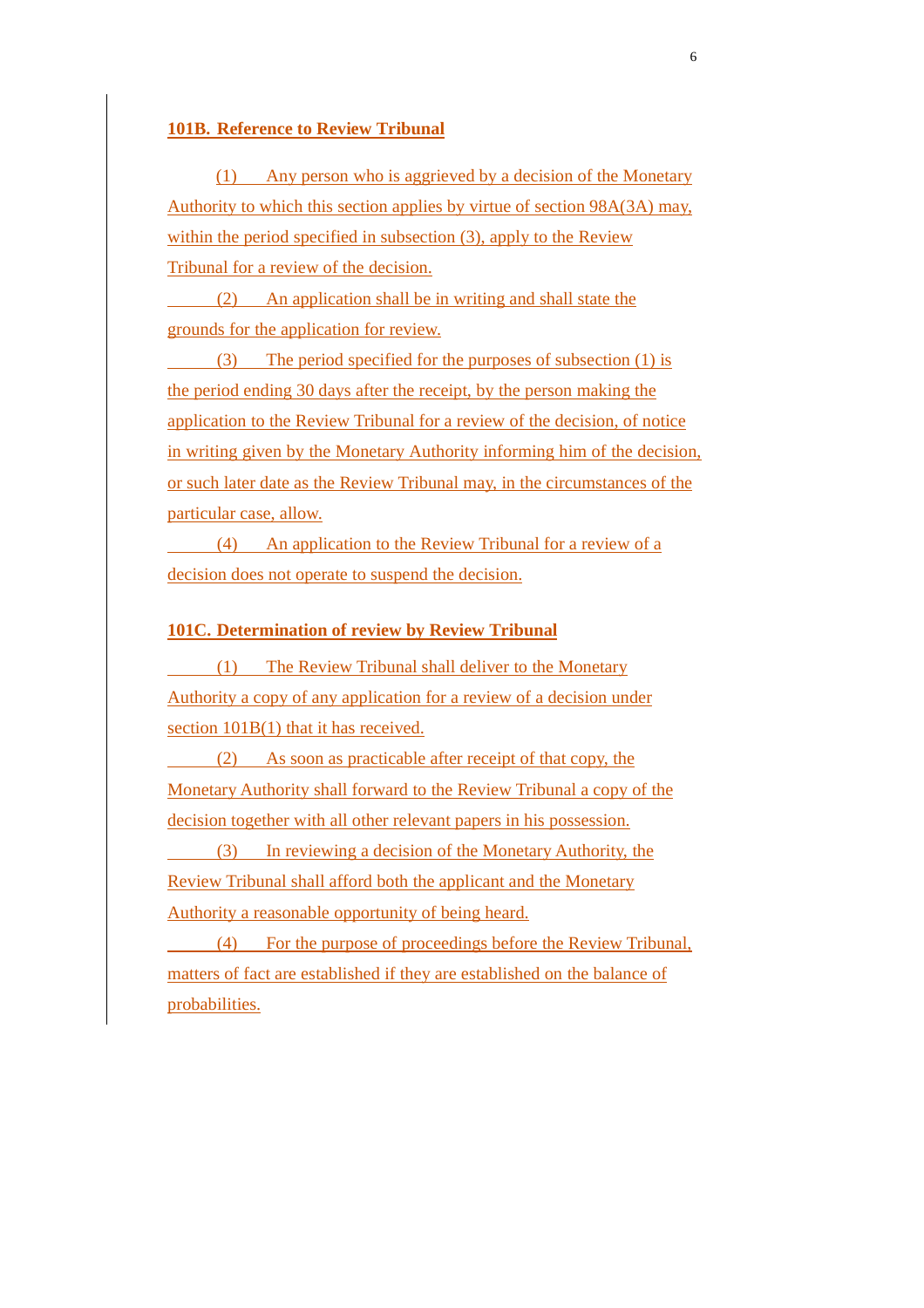(5) In determining a review of a decision the Review Tribunal

 $may -$ 

(a) confirm, vary or set aside the decision; or

(b) remit the matter to the Monetary Authority with any direction that it considers appropriate.

 (6) As soon as practicable after completing the review, the Review Tribunal shall deliver its determination and the reasons for that determination.

### **101D. Registration of determination made by Review Tribunal**

 (1) A determination made by the Review Tribunal shall be recorded in writing and signed by the Chairman of the Tribunal. (2) A determination made by the Review Tribunal may be registered in the Court of First Instance; and a determination so registered shall be deemed to be an order of the Court.

 (3) The determination of the Review Tribunal is final and, except as provided in section 101H, is not subject to appeal.

 (4) For the purposes of any proceedings in a court of law, a document purporting to be a record of a determination of the Review Tribunal signed by the Chairman of the Review Tribunal shall, in the absence of evidence to the contrary, be regarded as a determination of the Review Tribunal duly made and signed, without proof of its making, or proof of signature, or proof that the person signing the determination was in fact the Chairman of the Review Tribunal.

### **101E. Powers of Review Tribunal**

(1) For the purposes of any review, the Review Tribunal may  $-$ (a) receive and consider any material by way of oral evidence, written statements or documents, whether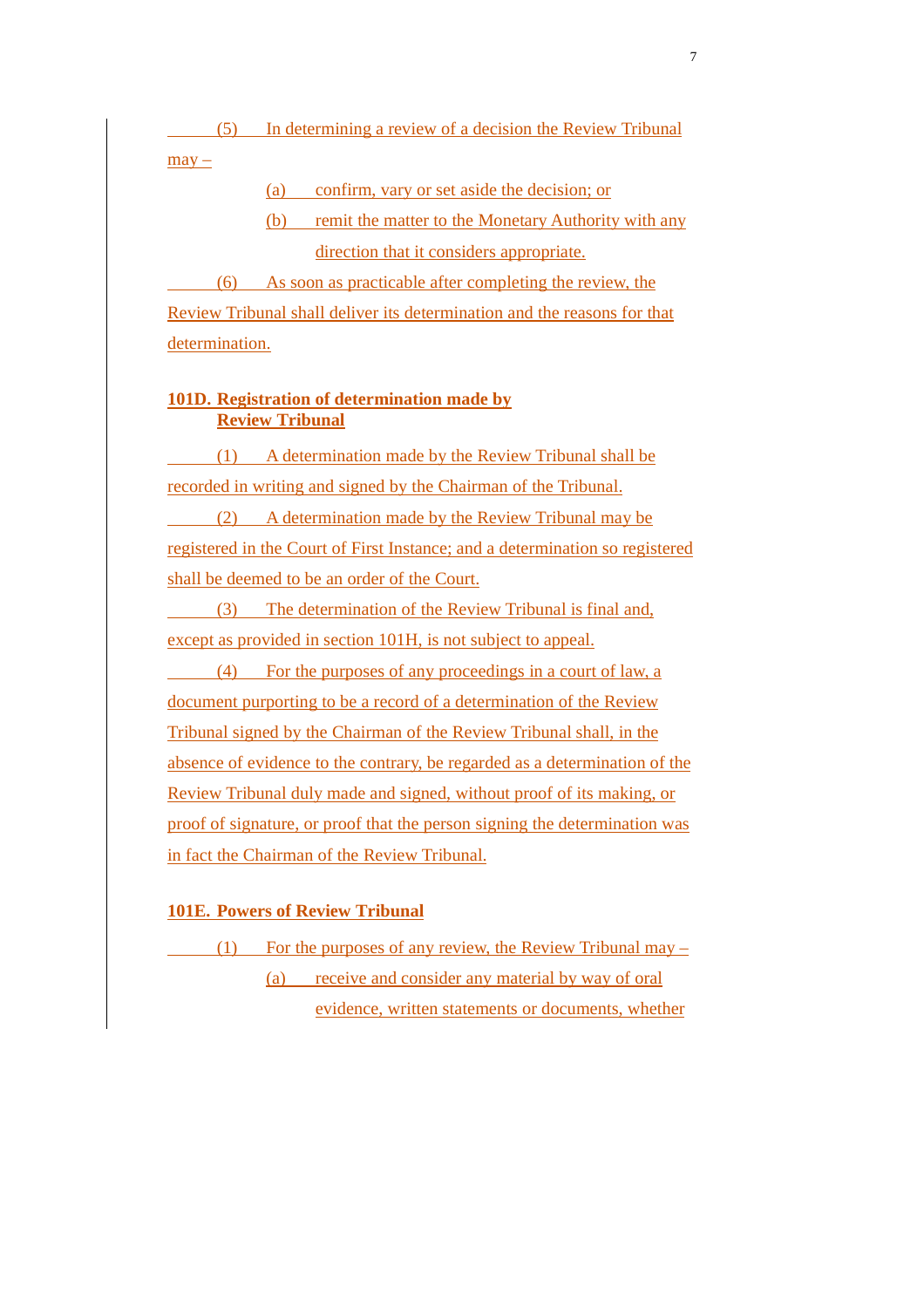or not the material would be admissible in a court of law;

- (b) determine the manner in which any such material is received;
- (c) by notice in writing signed by the Chairman of the Tribunal, require a person to attend before it and, subject to subsection (2), to give evidence and produce any article, record or document in his possession or control relating to the subject matter of the review;
- (d) administer oaths;
- (e) examine or cause to be examined on oath or otherwise a person attending before it and require the person to answer truthfully any question which the Tribunal considers appropriate for the purpose of the review;
- (f) order a witness to provide evidence for the purpose of the review by affidavit;
- (g) stay any of the proceedings in the review on such grounds and on such terms and conditions as it considers appropriate having regard to the interests of justice;
- (h) order that costs be paid to any party to the review or any person who is required to attend before it for the purpose of the review;
- (i) hear an application for stay of proceedings for a review at any time before its determination is made; and
- (j) exercise such other powers or make such other orders as may be necessary for or ancillary to the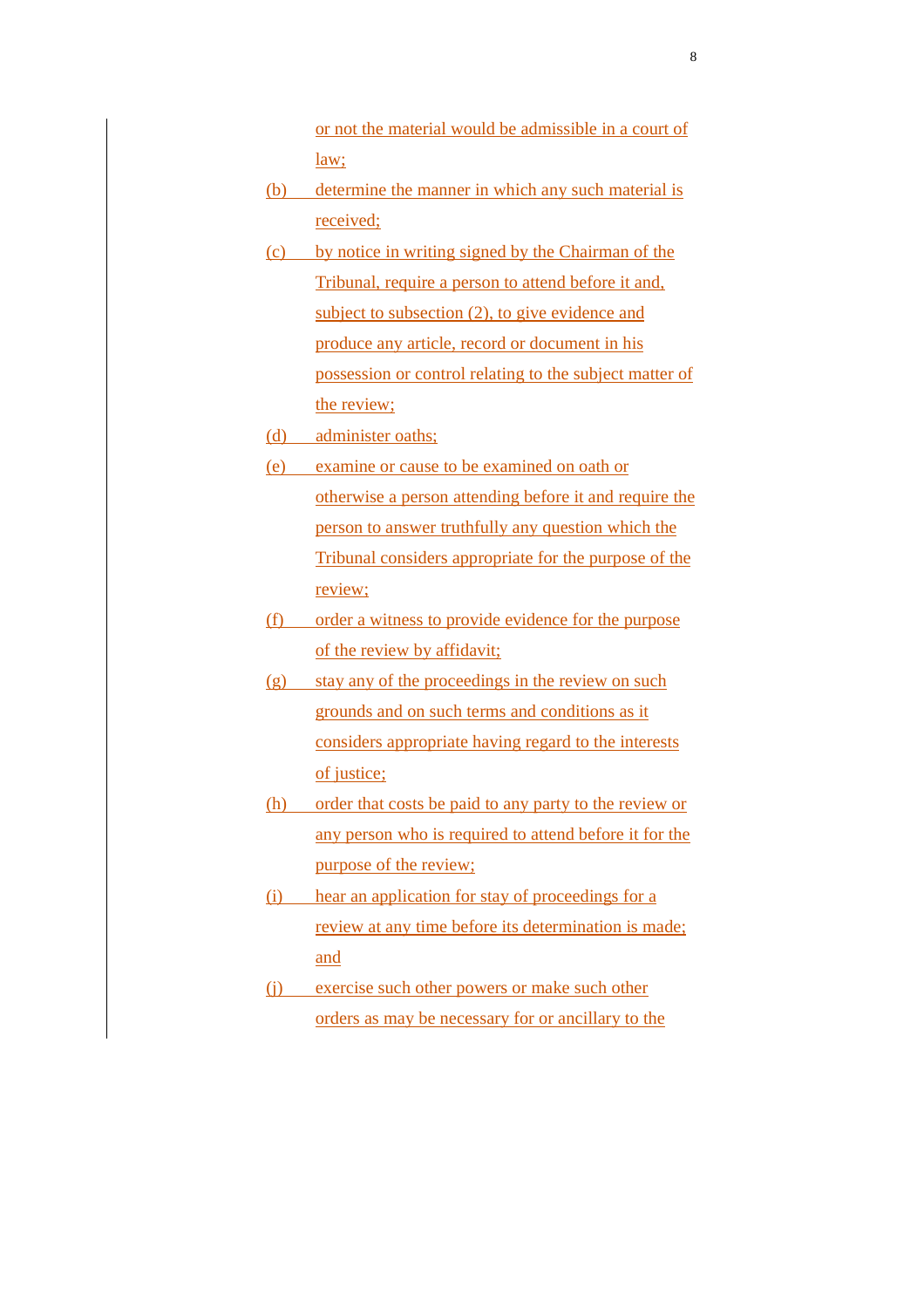conduct of the review or the performance of its functions.

 (2) Nothing in subsection (1) empowers the Review Tribunal to require –

- (a) the technical consultant or adviser of an applicant to disclose any information relating to the affairs of any person other than the applicant; or
- (b) a solicitor or counsel to disclose any privileged communication, whether oral or written, made to or by him in that capacity.

 (3) The rules of law under which evidence or documents are permitted or required to be withheld on grounds of public interest immunity apply in relation to proceedings of the Review Tribunal as they apply in relation to civil proceedings in a court and, accordingly, a person may not under subsection (1) be required to give, produce or provide any evidence or document if he could not be required to do so if the proceedings of the Review Tribunal were civil proceedings in a court.

 $(4)$  No person shall –

- (a) fail to comply with an order, notice, prohibition or requirement of the Review Tribunal made or given under or pursuant to subsection (1) or the Fifteenth Schedule;
- (b) disrupt any sitting of the Review Tribunal or otherwise misbehave during any such sitting;
- (c) having been required by the Review Tribunal under subsection (1) to attend before the Tribunal, leave the place where his attendance is so required without the permission of the Tribunal;
- (d) hinder or deter any person from attending before the Review Tribunal, giving evidence or producing any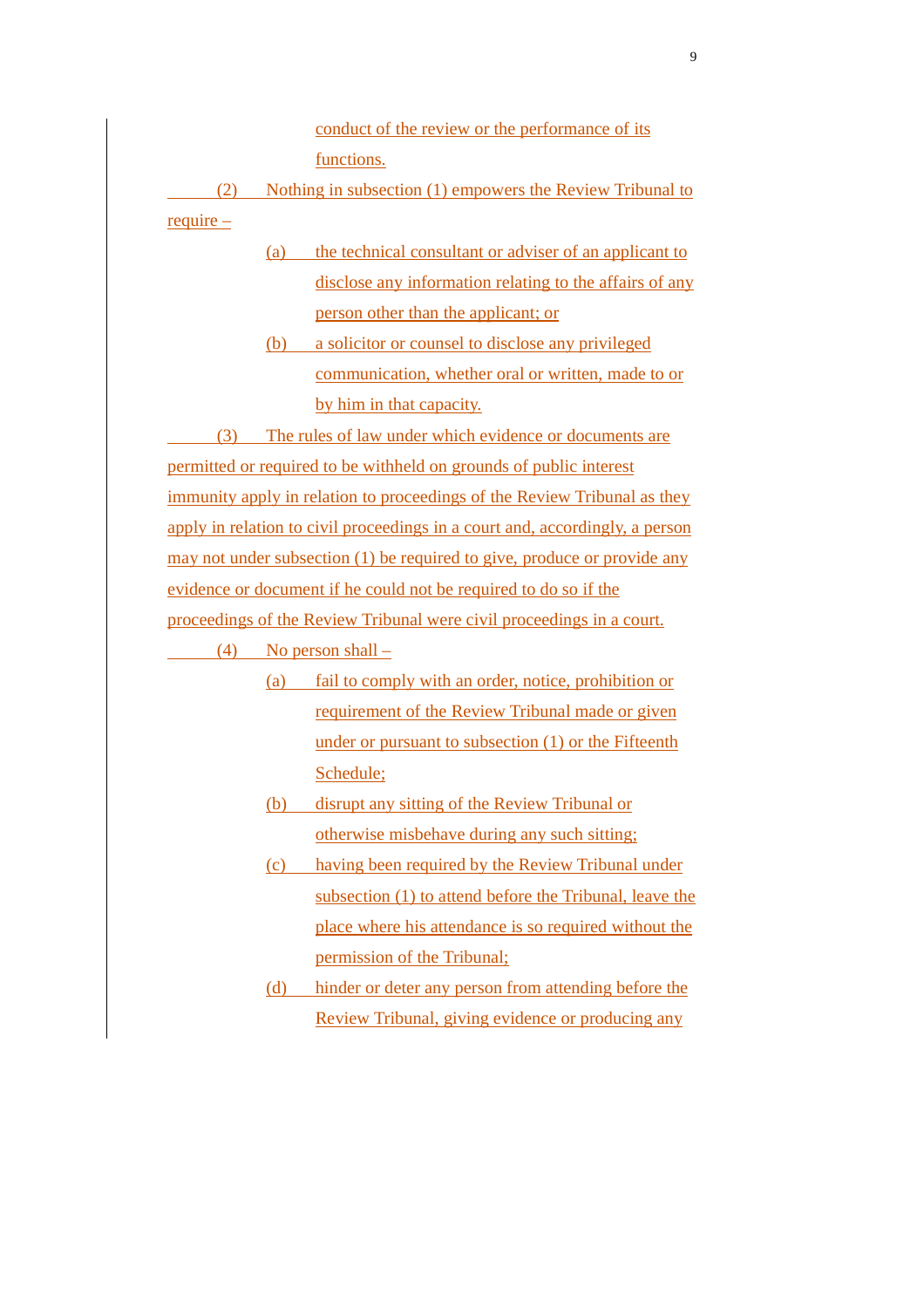article, record or document, for the purpose of a review;

- (e) threaten, insult or cause any loss to be suffered by any person who has attended before the Review Tribunal, on account of such attendance; or
- (f) threaten, insult or cause any loss to be suffered by the Chairman, or any member, of the Review Tribunal at any time on account of the performance of his functions in that capacity.

(5) A person who, without reasonable excuse, contravenes

subsection (4) commits an offence and is liable –

(a) on summary conviction, to a fine at tier 5 and to imprisonment for 6 months; or

(b) on conviction on indictment to a fine at tier 8 and to imprisonment for 2 years.

 (6) A person is not excused from complying with an order, notice, prohibition or requirement of the Review Tribunal made or given under or pursuant to subsection (1) only on the ground that to do so might tend to incriminate the person.

# **101F. Sittings of Review Tribunal to be held in private**

(1) The sittings of the Review Tribunal shall be held in private.

(2) A participant in proceedings for a review shall not, at the time of the proceedings or at any other time, publish or otherwise disclose to any person any information about the review or any information that comes to his knowledge in the course of the review.

(3) Subsection (2) does not apply to a disclosure, by a participant in proceedings for a review –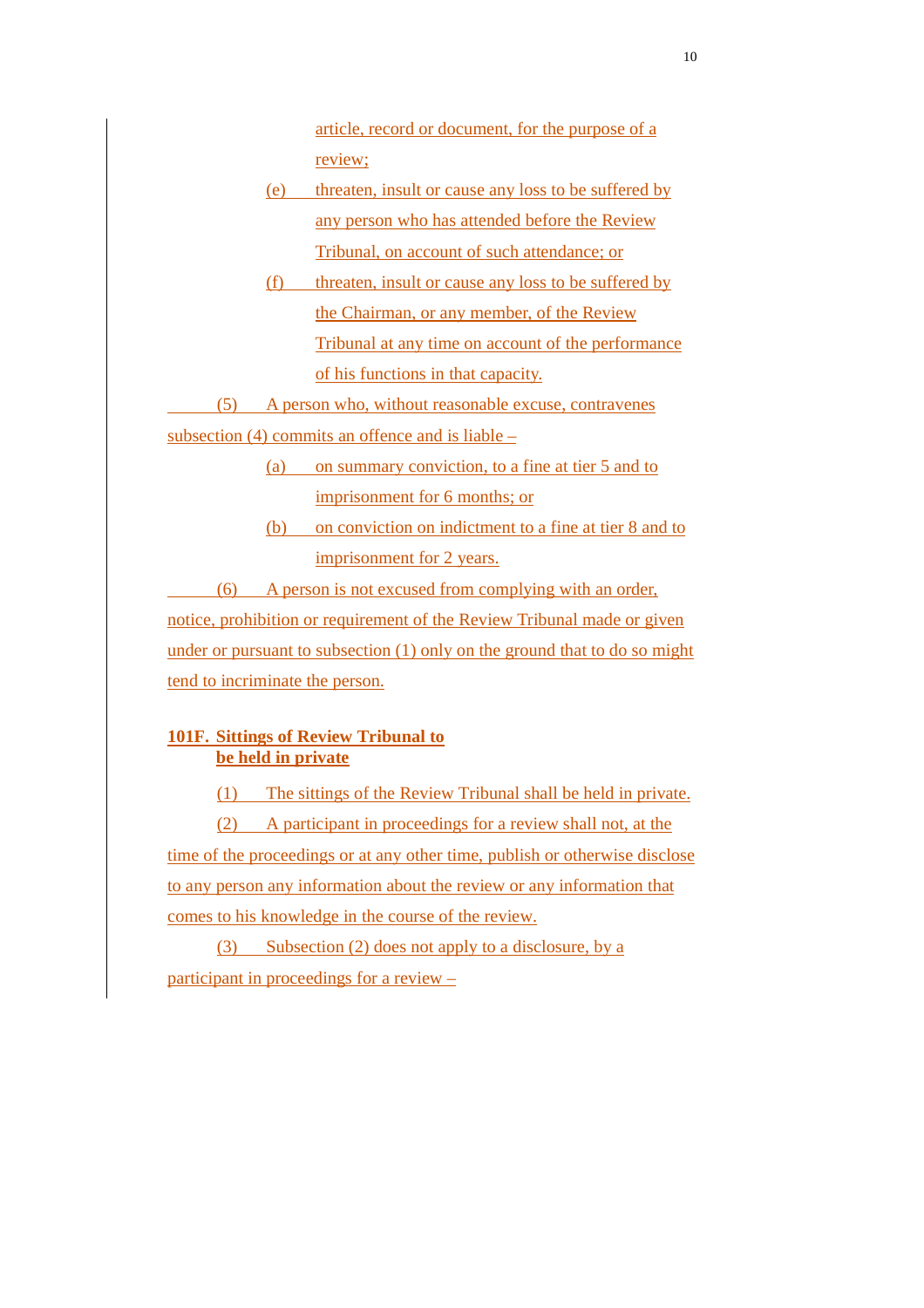- (a) made to another participant in the same proceedings, where the disclosure is necessary for the proper carrying out of the first-mentioned participant's functions in relation to the review; or
- (b) necessarily made for the purpose of an appeal to the Court of Appeal under section 101H in relation to the review.

(4) A person who contravenes subsection (2) commits an offence and is liable –

- (a) on conviction upon indictment, to a fine at tier 8 and to imprisonment for 2 years; or
- (b) on summary conviction, to a fine at tier 5 and to imprisonment for 6 months.

(5) In this section, "participant", in relation to proceedings for review of a decision, means the Chairman and members of the Review Tribunal, the party who applies for review of the decision, and any witness, counsel, solicitor, or other person involved in the review but, without prejudice to section 120(1), does not include the Monetary Authority.

# **101G. Use of incriminating evidence given under compulsion**

Notwithstanding any other provision of this Ordinance, where the Review Tribunal –

- (a) requires a person to give evidence under section  $101E(1)(c);$
- (b) requires a person to answer any question under section  $101E(1)(e)$ ;
- (c) orders a person to provide evidence under section  $10\underline{1E(1)}(f)$ ; or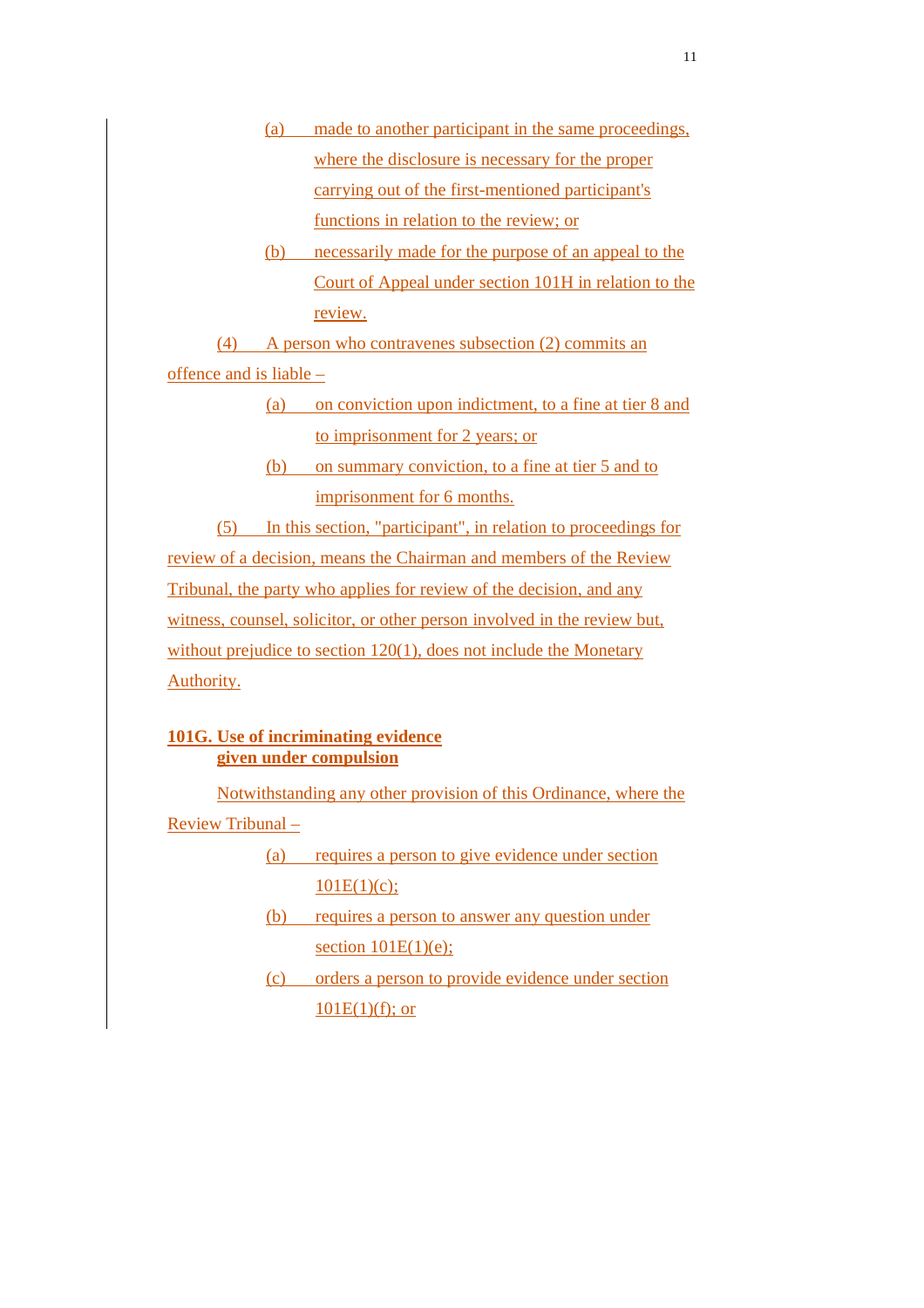# (d) otherwise requires or orders a person to provide any information under section 101E(1)(j),

and the evidence, answer or information might tend to incriminate the person, then the requirement or order as well as the evidence, the question and answer, or the information shall not be admissible in evidence against the person in criminal proceedings in a court of law other than those in which the person is charged with an offence under section  $101E(4)(a)$ , or under Part V of the Crimes Ordinance (Cap. 200), or for perjury, in respect of the evidence, answer or information.

#### **101H. Appeal to Court of Appeal**

(1) A person who was a party to proceedings for review before the Review Tribunal may, if dissatisfied with a determination in the proceedings, appeal to the Court of Appeal against the determination on a point of law.

(2) Where an appeal has been lodged under subsection (1) the Court of Appeal may, on application made to it by any party to the review proceedings, order a stay of the proceedings, or of execution of the determination, of the Review Tribunal, subject to such conditions as to costs, payment of money into the Tribunal or otherwise as the Court of Appeal considers appropriate; but the lodging of an appeal under subsection (1) does not of itself operate as a stay of the proceedings, or of execution of the determination, of the Tribunal.

 (3) The Court of Appeal may affirm, set aside or vary the determination appealed against, or may remit the matter in question to the Review Tribunal with such directions as it considers appropriate.

 (4) The Rules of the High Court (Cap. 4 sub. leg. A) apply in relation to such an appeal to the extent that those Rules are not inconsistent with this Ordinance.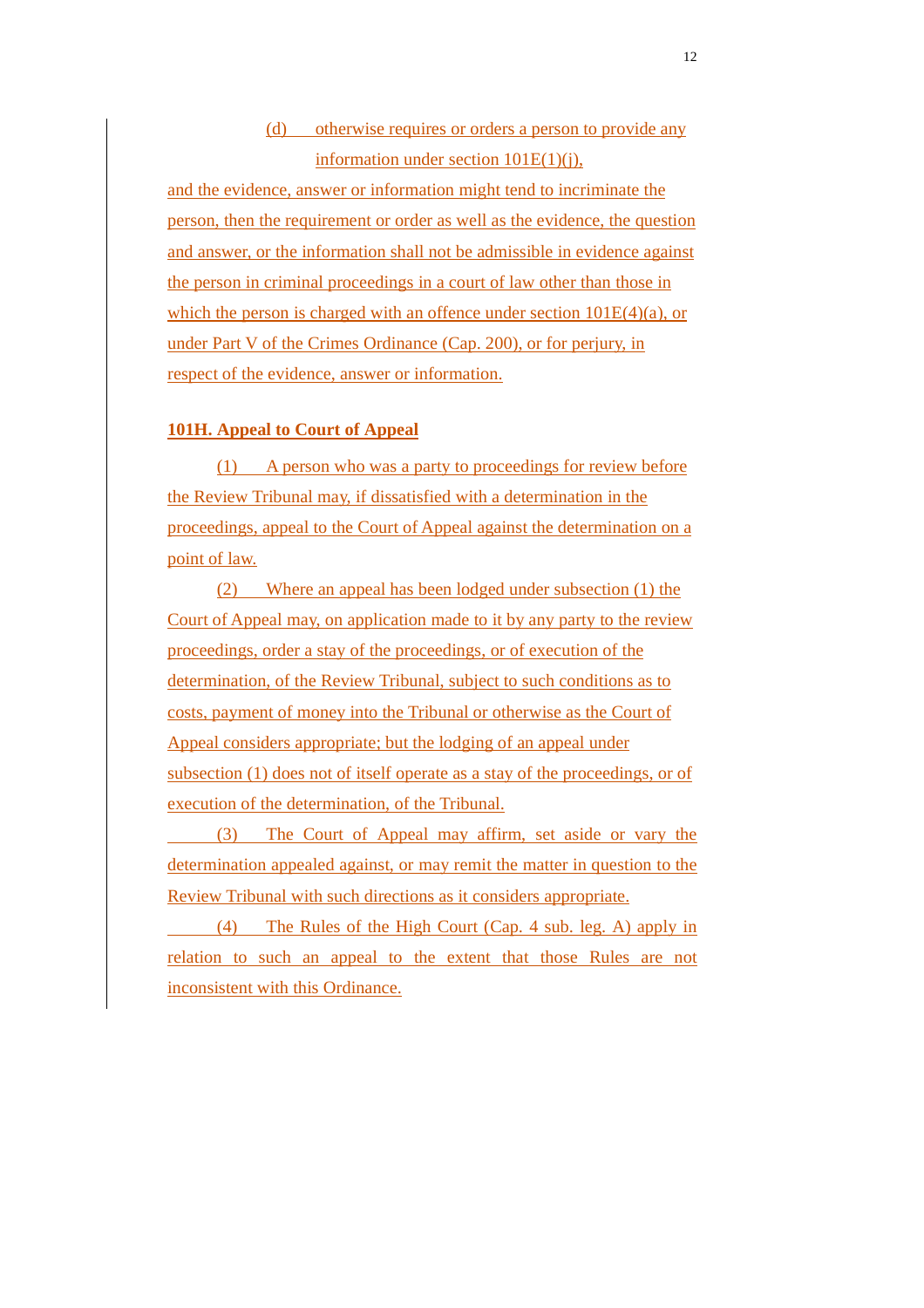(5) In an appeal under this section, the Court of Appeal may make such order for payment of costs as it considers appropriate.

# **101I. Power of Chief Justice to make rules**

The Chief Justice may make rules –

- (a) providing for matters of procedure, or other matters, relating to applications for review, or reviews, under this Part, which are not provided for in this Part or section 4 of the Fifteenth Schedule;
- (b) providing for the issue or service of any document (however described) for the purposes of this Part or section 4 of the Fifteenth Schedule; or
- (c) prescribing anything required to be prescribed under this Part or section 4 of the Fifteenth Schedule.".

# **6. Amendments consequential to sections 2 to 5A**

The amendments set out in the Schedule shall have effect.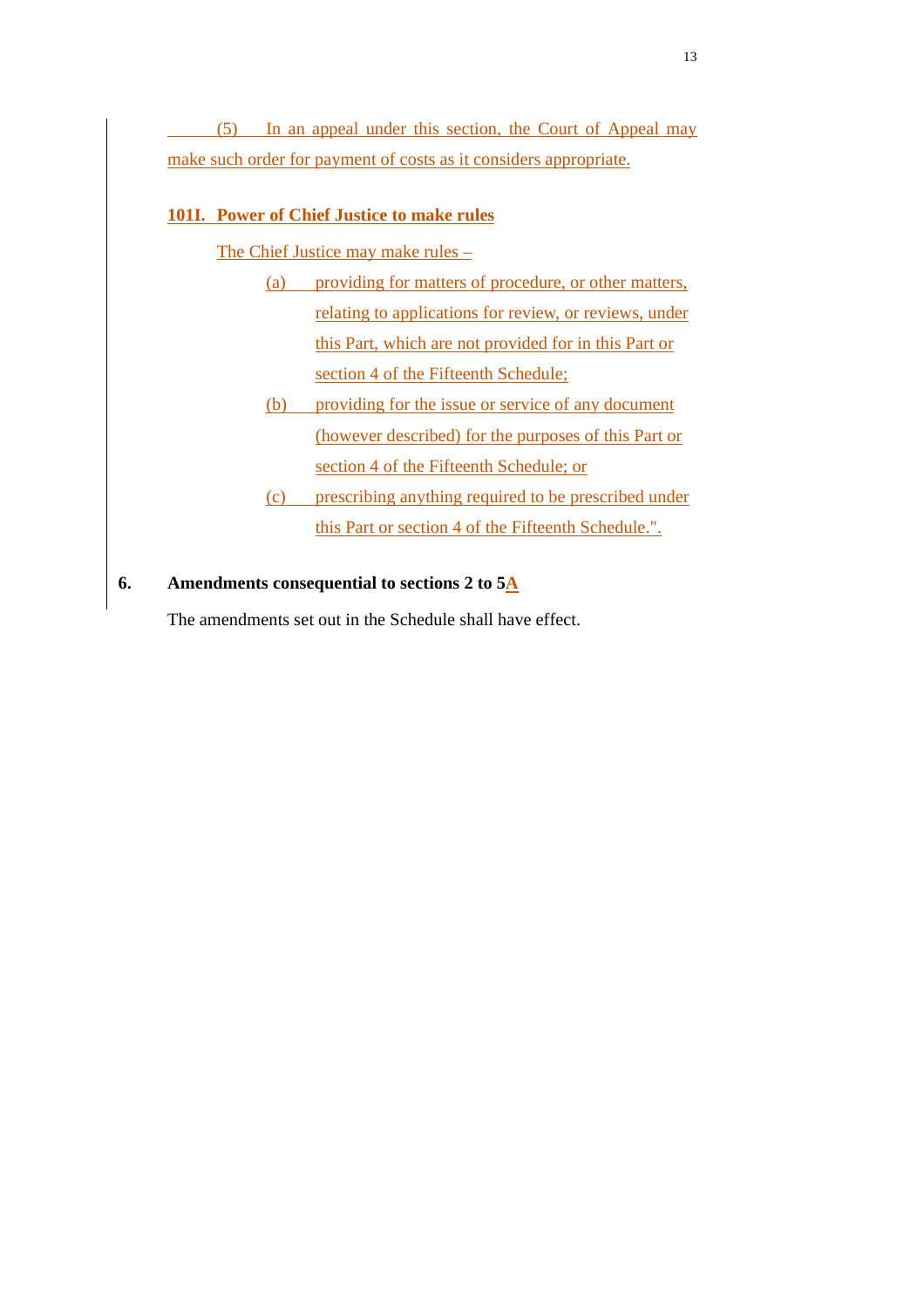#### PART 3

#### OTHER AMENDMENTS

### **7. Interpretation**

(1) Section 2(8) is amended by adding ", other than section 14," after "Ordinance".

(2) Section 2 is amended by adding  $-$ 

 "(18) Any provision of this Ordinance that purports to impose criminal liability on every manager of an authorized institution or other company in the event of a contravention of this Ordinance shall be construed as imposing criminal liability on a manager of an authorized institution or other company only to the extent that the contravention was caused or contributed to by an act or omission on the part of the manager himself or a person under his control.".

#### **8. Revocation of authorization**

(1) Section 22(1) is amended by repealing "subsection (3)" and substituting "subsections (1A) and (3)".

(2) Section 22 is amended by adding –

 "(1A) The requirement in subsection (1) to consult the Financial Secretary before proposing to revoke the authorization of an authorized institution shall not apply where the ground for the revocation of the authorization of the authorized institution is a request in writing by the institution to the Monetary Authority to revoke its authorization.".

#### **9. Disciplinary action in respect of relevant individuals**

Section 58A is amended by adding –

 "(4A) Where the Monetary Authority has exercised his power under subsection (1) against a relevant individual, the Monetary Authority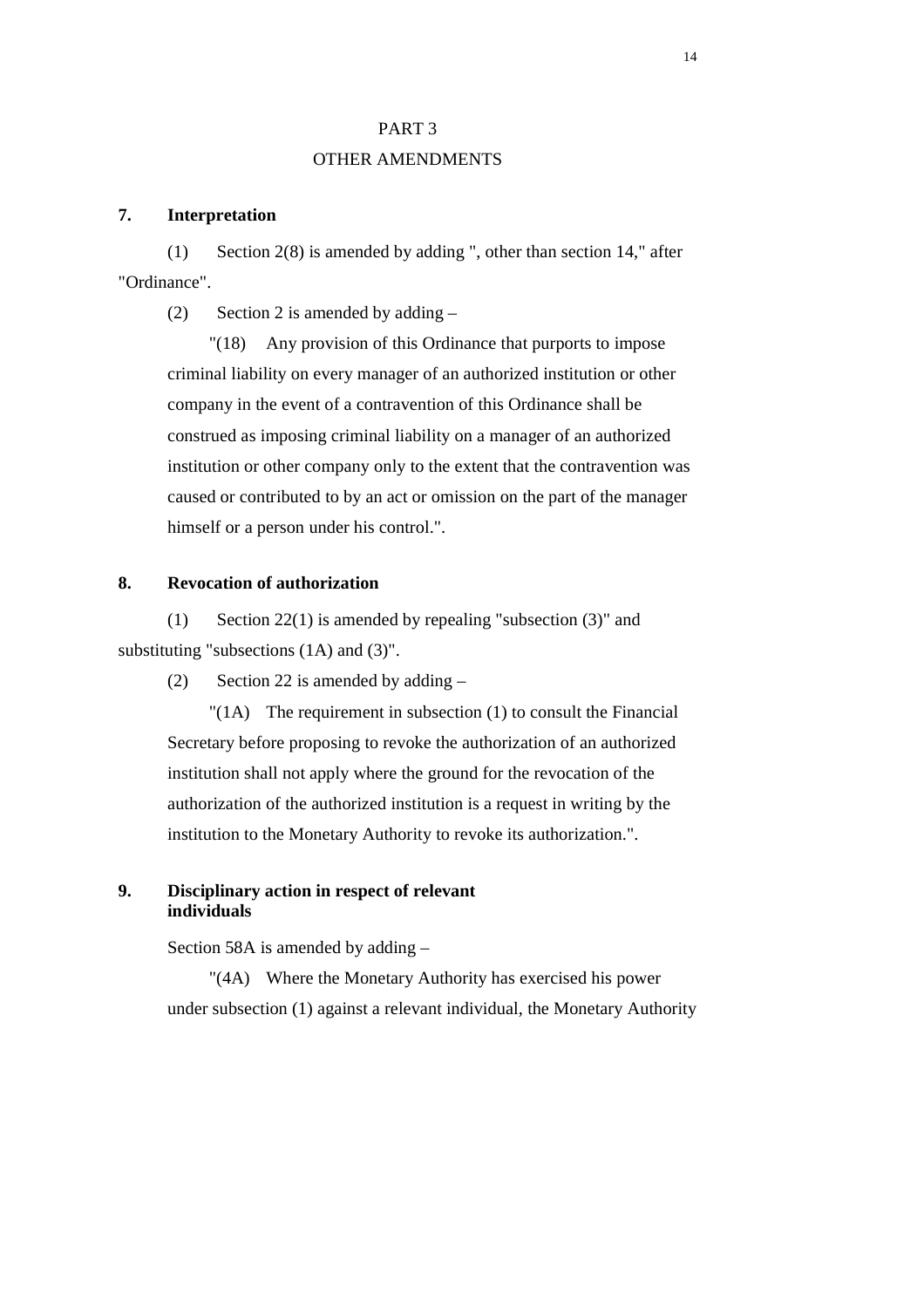may disclose to the public details of the decision he has made under that subsection, the reasons for which the decision was made, and any material facts relating to the case.".

#### **10. Audit**

 Section 59(5) is amended by repealing "or (2)" and substituting ", and every director, every chief executive and every manager of an authorized institution which, without reasonable excuse, contravenes subsection (2)".

### **11. Returns and information to be submitted to the Monetary Authority**

 Section 63(5) is amended by repealing "contravenes subsection (1), or fails to comply with any requirement under subsection (3) or (3A)," and substituting ", without reasonable excuse, contravenes subsection (1) or fails to comply with any requirement under subsection (3) or (3A)".

#### **12. Punishment for attempted evasion of restrictions**

Section 70D(2) is amended by repealing "every director, every chief executive and every manager" and substituting "any director, chief executive or manager".

### **13. Executive officers of registered institutions require Monetary Authority's consent**

Section 71C is amended by adding –

 "(7A) Where the Monetary Authority has exercised his power under subsection (4) against an executive officer, the Monetary Authority may disclose to the public details of the decision he has made under that subsection, the reasons for which the decision was made, and any material facts relating to the case.".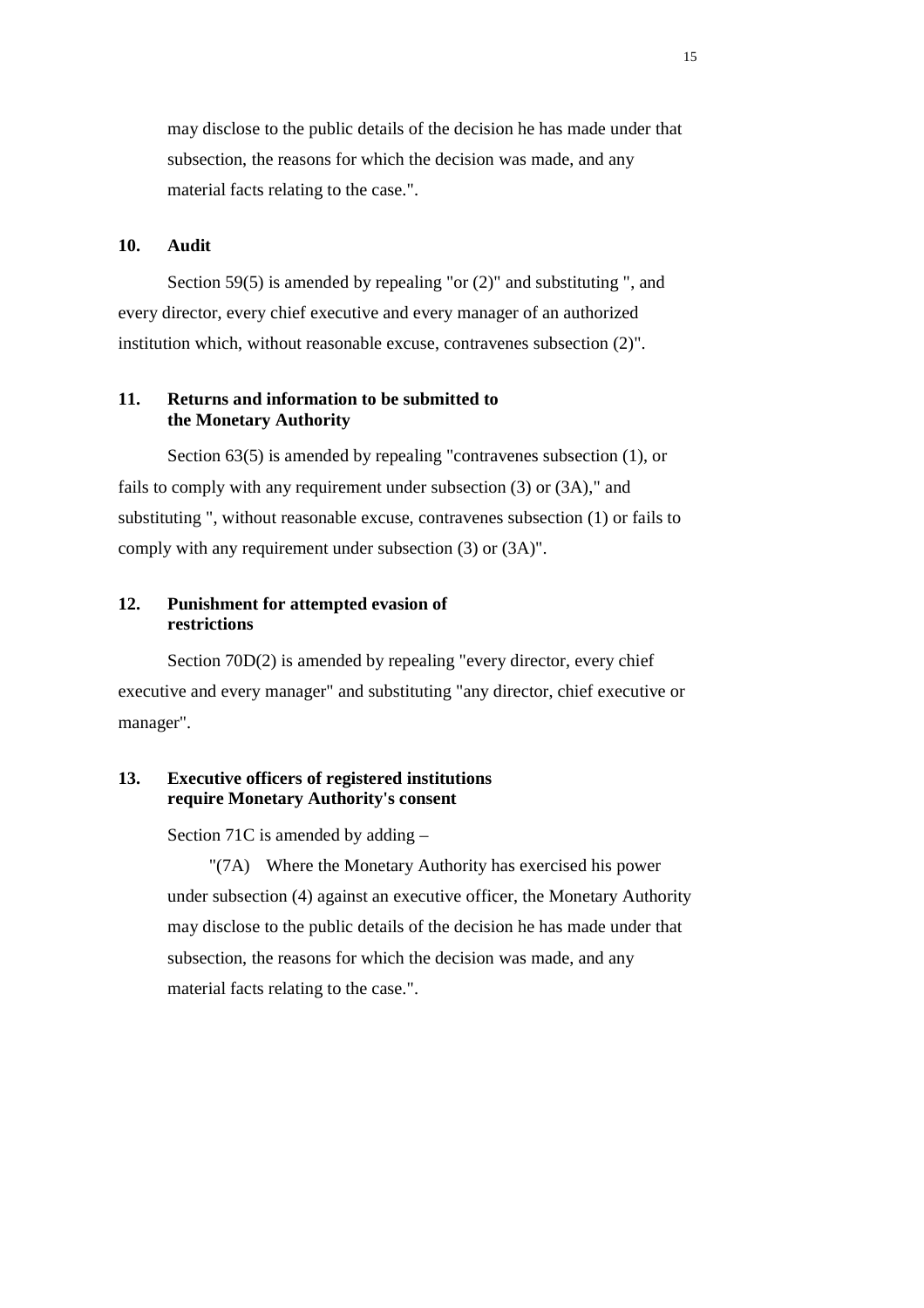# **14. Revocation of approval**

(1) Section 118D(1) is amended by repealing "subsection (2)" and substituting "subsections (1A) and (2)".

(2) Section 118D is amended by adding –

 "(1A) The requirement in subsection (1) to consult the Financial Secretary before proposing to revoke the approval of an approved money broker shall not apply where the ground for the revocation of the approval of an approved money broker is a request in writing by the money broker to the Monetary Authority to revoke its approval.".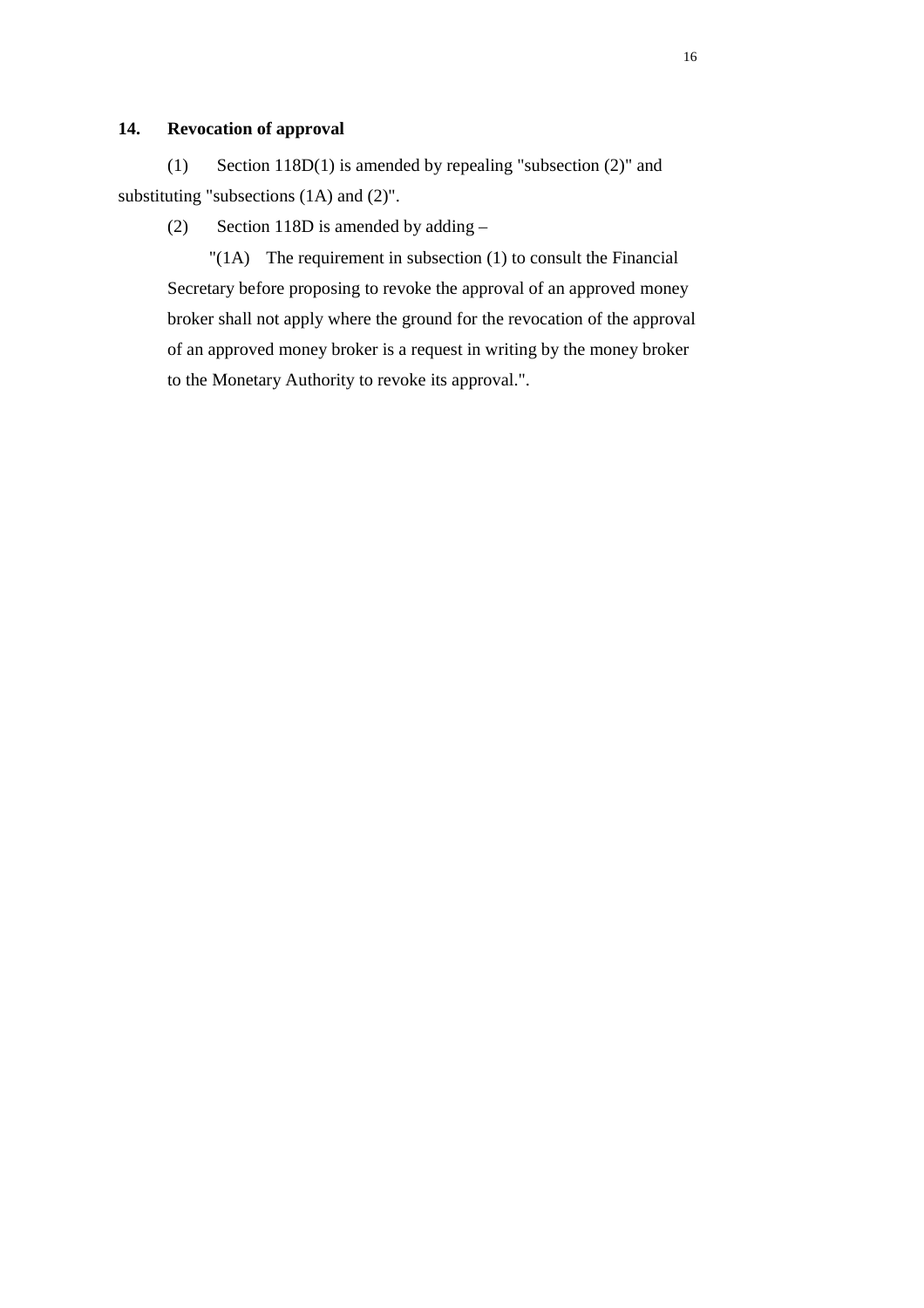#### SCHEDULE [s. 6]

#### AMENDMENTS CONSEQUENTIAL TO SECTIONS 2 TO 5A OF THIS ORDINANCE

#### PART 1

### AMENDMENTS TO THE BANKING ORDINANCE AND ITS SUBSIDIARY LEGISLATION

#### **Banking Ordinance**

#### 1. **Interpretation**

(1) The Banking Ordinance (Cap. 155) is amended, in section 2(1), by repealing the definition of "capital adequacy ratio" and substituting –

""capital adequacy ratio" (extending to an authorized ), in relation to an authorized institution, means the ratio of the institution's capital base to a value representing the degree of risk of the following kinds to which the institution is exposed –

- (a) credit risk, that is to say, the risk of loss from
	- (i) default by counterparties in on-balance sheet and off-balance sheet items of the institution; or
	- (ii) diminution in the value of such on-balance sheet items of the institution as may for the purposes of this paragraph be prescribed by the Monetary Authority in rules made under section 98A(1);
- (b) market risk, that is to say, the potential losses arising from fluctuations in the value of positions held by the institution –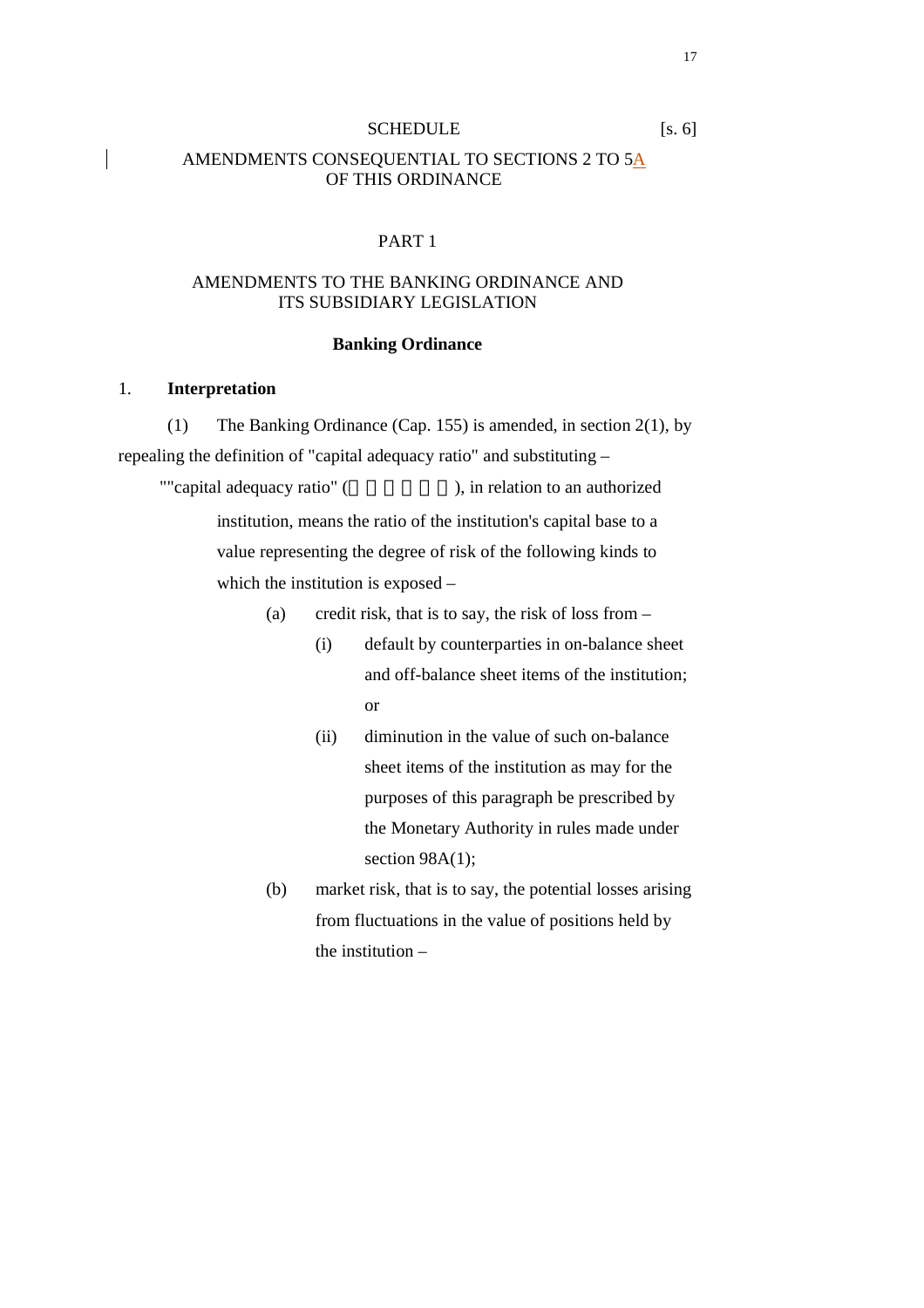- (i) for trading purposes in debt securities, interest rate-related contracts, equities and equityrelated contracts; and
- (ii) in foreign exchange, exchange rate-related contracts, commodities and commodityrelated contracts; and
- (c) operational risk, that is to say, the risk of direct or indirect losses resulting from –
	- (i) inadequacies or failings in the processes or systems, or of personnel, of the institution; or
	- (ii) external events;".
- (2) Section 2(1) is amended by adding  $-$

""capital base" (), in relation to an institution, means the sum

 $of -$ 

(a) the following amounts, but in each case only to the extent prescribed by the Monetary Authority in rules made under section 98A(1), namely –

- (i) the paid-up capital of the institution;
- (ii) the amount standing to the credit of the share premium account of the institution;
- (iii) the audited retained earnings of the institution; and
- (iv) the published reserves of the institution; and
- (b) the amounts of such other resources of the institution as may for the purposes of this paragraph be prescribed by the Monetary Authority in rules made under section 98A(1);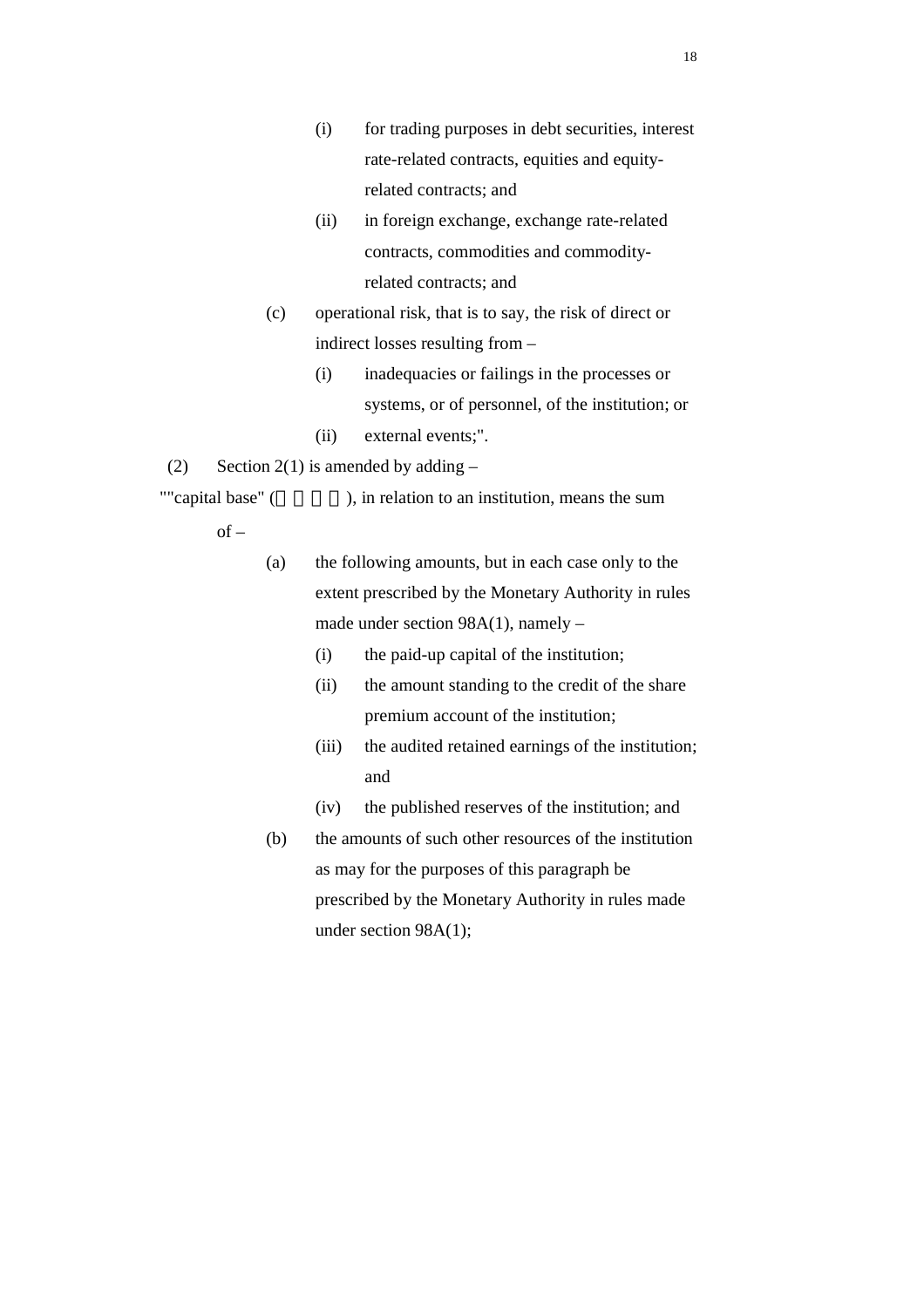"multilateral development bank" (  $\Box$ ) means any bank or lending or development body specified by the Monetary Authority under subsection (19);

"Review Tribunal" means the Capital Adequacy Review Tribunal established under section 101A;

"share premium account"  $($ ) –

- (a) in relation to a company incorporated in Hong Kong, means a share premium account referred to in section 48B(1) of the Companies Ordinance (Cap. 32) maintained in respect of the company;
- (b) in relation to a company incorporated outside Hong Kong, means an account having the same characteristics as a share premium account referred to in section 48B(1) of the Companies Ordinance (Cap. 32) irrespective of its name;

"The DTC Association" (DTC ) means The Hong Kong Association of Restricted Licence Banks and Deposit-taking Companies incorporated under the Companies Ordinance (Cap. 32);

"The Hong Kong Association of Banks" (The Hong Kong Association of Banks" (Separation 2015) means the body corporate of that name incorporated by section 3 of The Hong Kong Association of Banks Ordinance (Cap. 364);

"Tier 1 country"  $(1)$  means Hong Kong and any country or

place other than Hong Kong which –

- (a) is a member of the Organization for Economic Cooperation and Development; or
- (b) has concluded a special lending arrangement with the International Monetary Fund associated with the International Monetary Fund's General Arrangements to Borrow,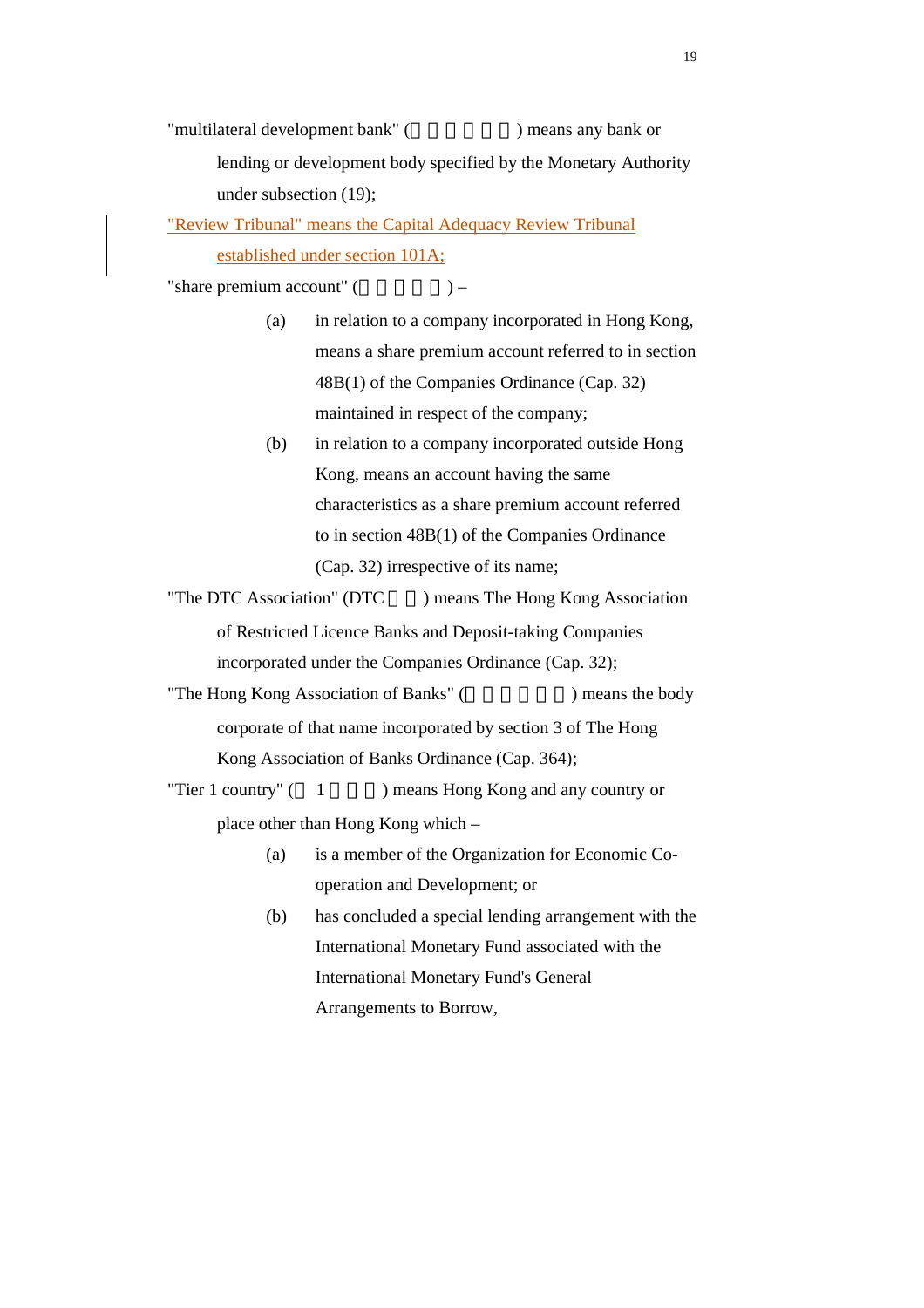but excludes any such country or place which –

- (c) has rescheduled its external sovereign debt, whether to central government or non-central government creditors, within the previous 5 years; or
- (d) is specified by the Monetary Authority by notice published in the Gazette as being a country or place that is not to be regarded as a Tier 1 country for the purposes of this definition;".
- (3) Section 2 is amended by adding  $-$

 "(19) The Monetary Authority may by notice published in the Gazette specify to be a multilateral development bank for the purposes of this Ordinance any bank or lending or development body established by agreement between, or guaranteed by, 2 or more countries, territories or international organizations other than for purely commercial purposes.".

#### 2. **Functions of the Monetary Authority**

Section 7(3) is amended by repealing everything after "Gazette" and substituting "guidelines indicating the manner in which he proposes to exercise functions conferred or imposed by or under this Ordinance upon him.".

#### 3. **Interpretation and application**

Section 79(2) is amended by repealing everything after "with" and substituting "rules made under section 98A(1).".

#### 4. **Limitations on advances by authorized institutions**

- (1) Section  $81(2)(c)$  is repealed and the following substituted –
- "(c) the product of  $-$ 
	- (i) the principal amount of any item that, in relation to the institution, is an off-balance sheet item for the purpose of rules made under section 98A(1); and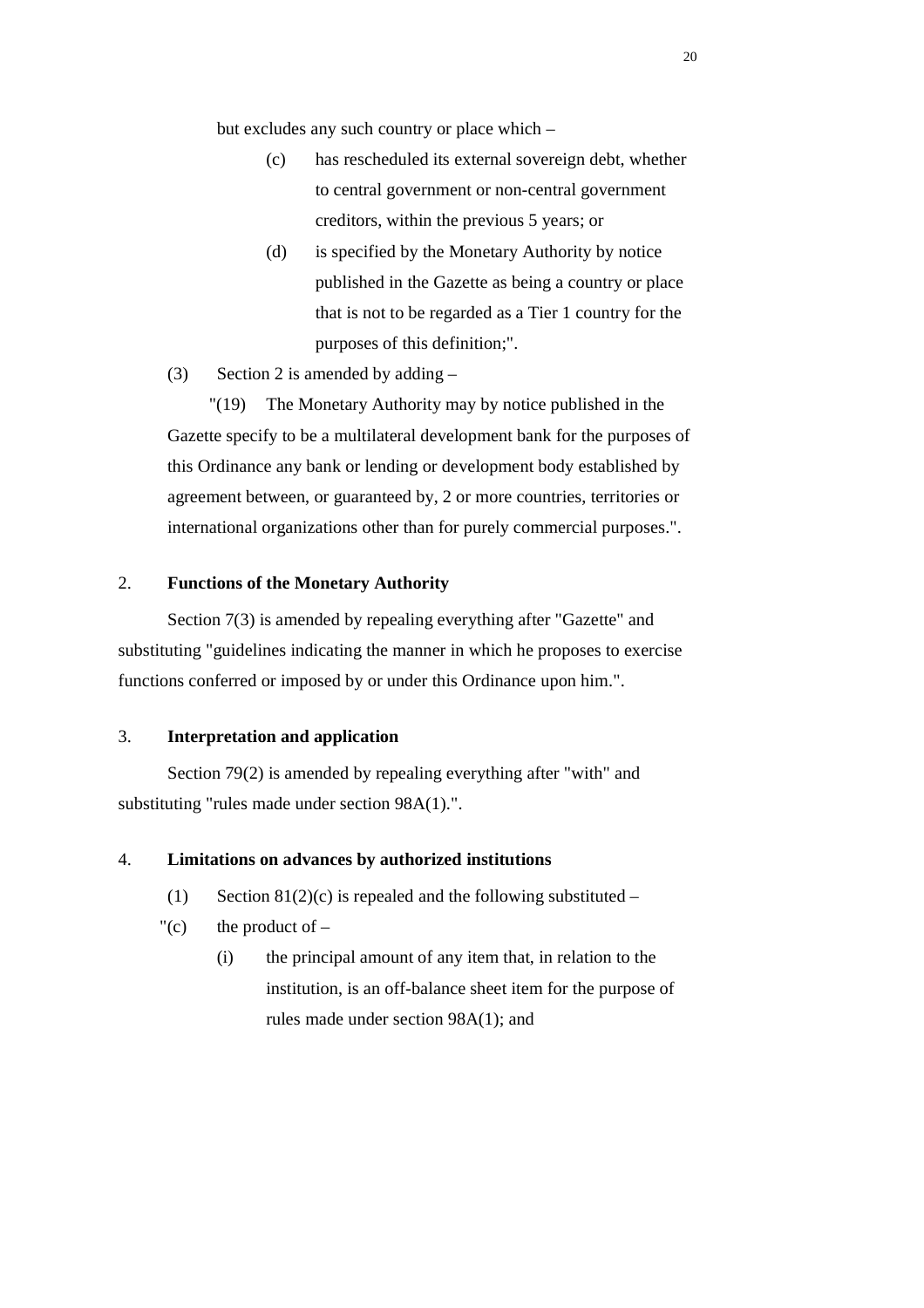(ii) the factor specified by the Monetary Authority pursuant to subsection (3) for that item,

where, in respect of that institution, the other party is,".

(2) Section  $81(6)(b)(i)(D)$  is amended by repealing "within the meaning of the Third Schedule".

- (3) Section  $81(8)(b)$  is repealed and the following substituted –
- $"$ (b) the expression "debt securities" ( $\qquad \qquad$ ) shall mean any securities other than shares, stocks or import or export trade bills;".

# 4A. **Official secrecy**

Section  $120(5)$  is amended by adding  $-$ 

"(da) to the disclosure of information to the Review Tribunal;".

### 6. **Power to amend Schedules**

(1) Section 135(1) is amended by repealing "Seventh or Eighth" and substituting "Seventh, Eighth or Fifteenth".

(2) Section 135(3) is amended by repealing "Third,".

#### 7. **Capital adequacy ratio**

The Third Schedule is repealed.

### 8. **Liquidity ratio**

(1) The Fourth Schedule is amended, in paragraph 1, by repealing the definition of "multilateral development bank".

(2) The Fourth Schedule is amended, in paragraph 1, by repealing the definition of "public sector entity in Hong Kong" and substituting –

""public sector entity in Hong Kong"(and ) means any entity

specified by the Monetary Authority under paragraph 1A;".

(3) The Fourth Schedule is amended by adding –

刪除**:** 5. **Appeals**  $(1)$  Section 132A $(1)$  is amended by adding – "(fc) a decision of the Monetary Authority, made in the exercise of a power conferred by rules made under section 98A(1), that is a decision to which this paragraph applies by virtue of a declaration made in accordance with subsection  $(1A)$ ;".  $(2)$  - Section 132A is amended by adding – "(1A) Rules made under section 98A(1) conferring on the Monetary Authority power to make any decision may declare decisions made in the exercise of that power to be decisions to which subsection

 $(1)(fc)$  applies.".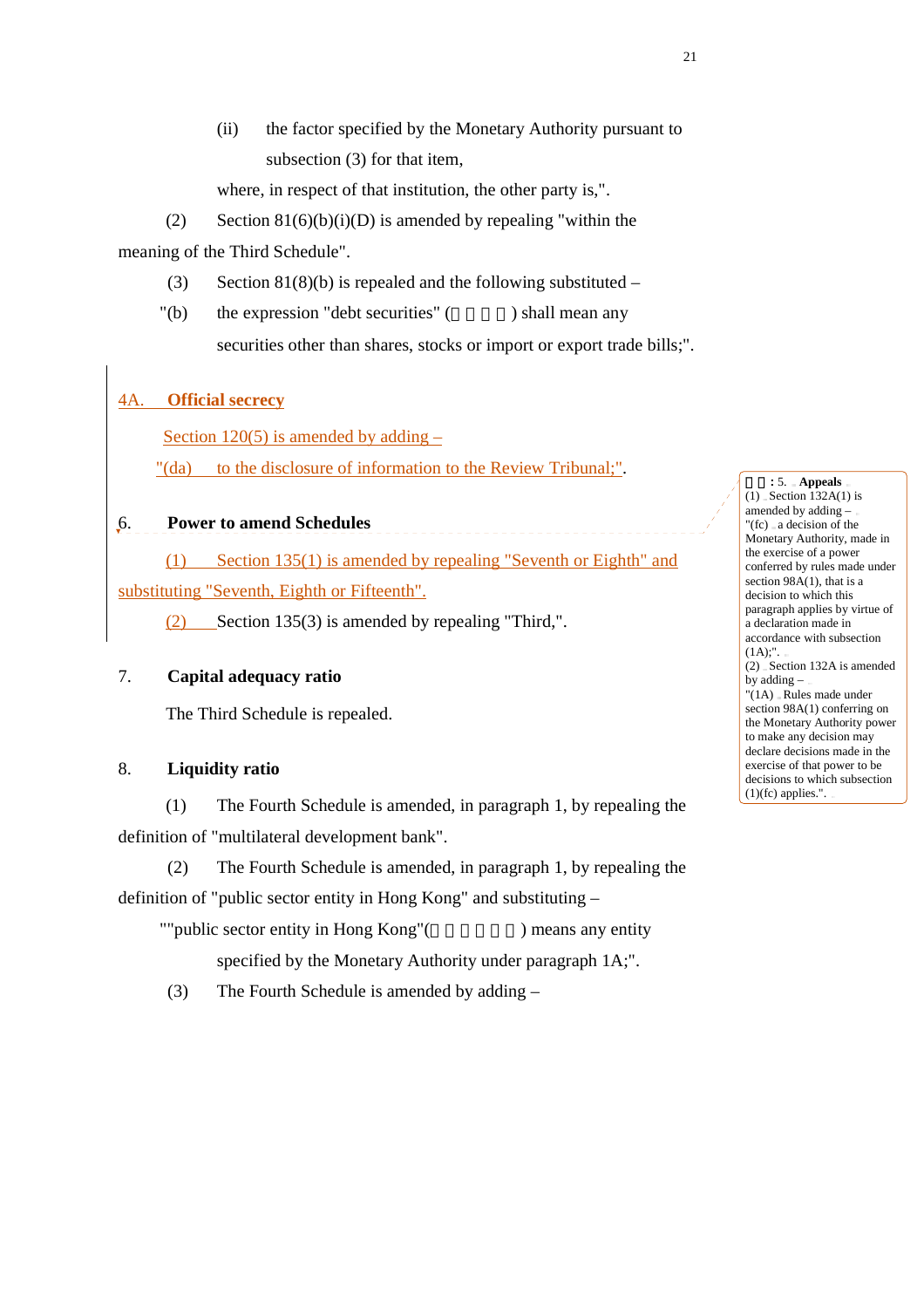"1A. The Monetary Authority may by notice published in the Gazette specify to be a public sector entity in Hong Kong for the purposes of this Schedule any entity established by or on behalf of the Government.".

### 9. **Minimum criteria for authorization**

(1) The Seventh Schedule is amended, in paragraph 1(1), by repealing the definition of "share premium account".

(2) The Seventh Schedule is amended, in paragraph 6(d), by repealing the semicolon and substituting a full stop.

(3) The Seventh Schedule is amended by repealing paragraph 6(e).

(4) The Seventh Schedule is amended, in paragraph 11(a), by repealing "and its profit and loss" and substituting ", its profit and loss and its capital adequacy ratio".

### 10. **Minimum criteria for approval as money broker**

The Eleventh Schedule is amended, in paragraph 1(1), by repealing the definition of "share premium account".

### 10A. **Schedule added**

The following is added –

### "FIFTEENTH SCHEDULE [SS. 101A, 101I & 135]

# PROVISIONS RELATING TO CAPITAL ADEQUACY REVIEW TRIBUNAL

# 1. **Interpretation**

In this Schedule –

"Chairman" () means Chairman of the Review Tribunal.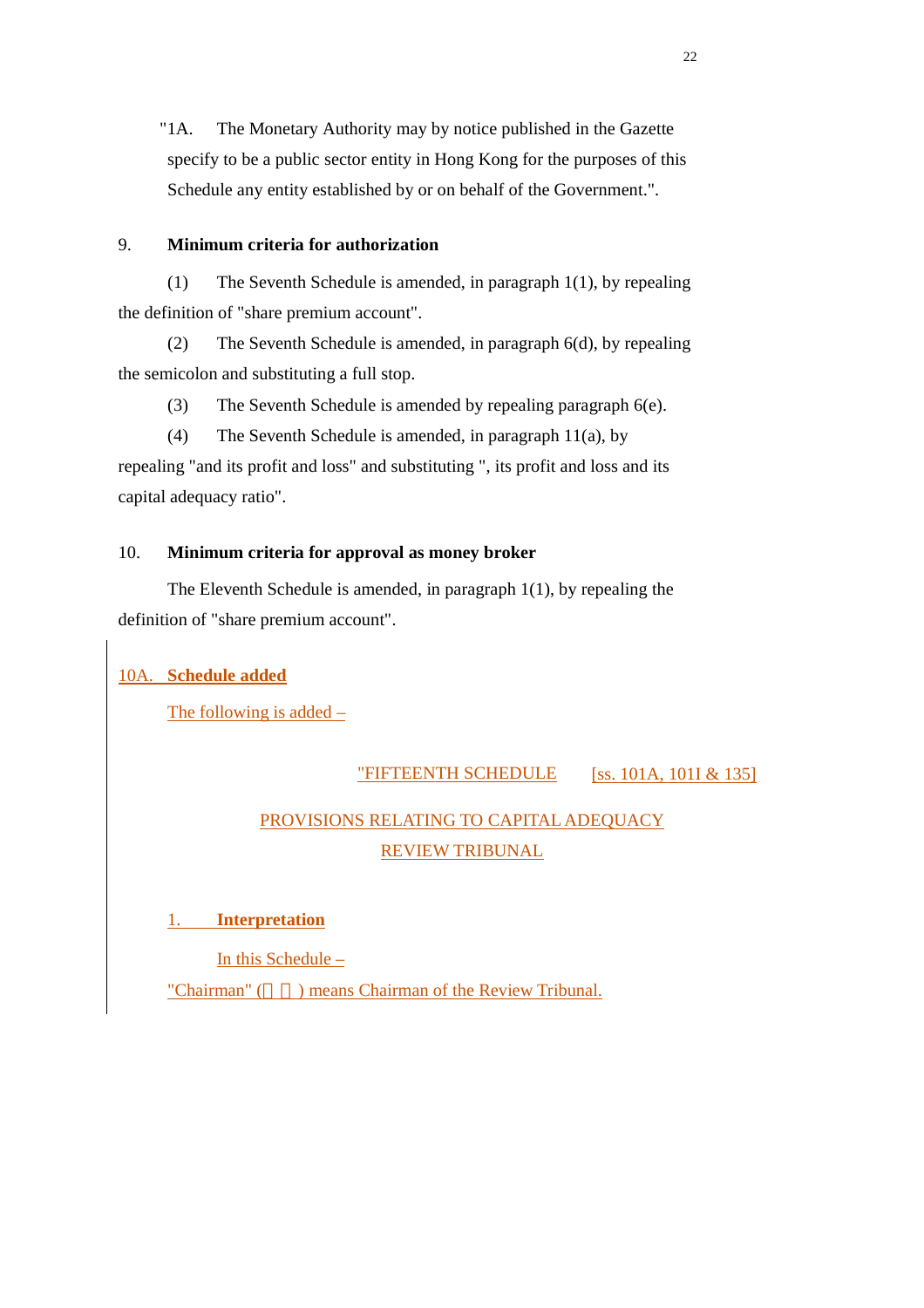"parties" (), in relation to an application to the Review Tribunal for a review of a decision of the Monetary Authority , means the person making the application and the Monetary Authority;

"member" () means a member of the Review Tribunal.

### 2. **Tenure of Chairman**

(1) The term of appointment of a person as Chairman shall not exceed 3 years.

(2) A person whose term of appointment or reappointment as Chairman has expired is eligible for reappointment.

(3) A person appointed as Chairman may resign his office by giving notice in writing to the Chief Executive, and the notice shall take effect on the date specified in the notice or, if no date is specified, on the date of receipt of the notice by the Chief Executive.

(4) If the Chief Executive is satisfied that the person appointed as Chairman –

(a) has become bankrupt;

(b) is incapacitated by physical or mental illness; or

(c) is otherwise unable or unfit to perform the functions of Chairman,

the Chief Executive may, after consultation with the Chief Justice, by notice published in the Gazette, revoke the person's appointment as Chairman; and upon such revocation the office becomes vacant.

(5) If the hearing of a review by the Review Tribunal has been commenced but is not completed before the expiry of a person's appointment as Chairman, the Chief Executive may extend the person's appointment as Chairman until the determination of the review.

3. **Tenure of members**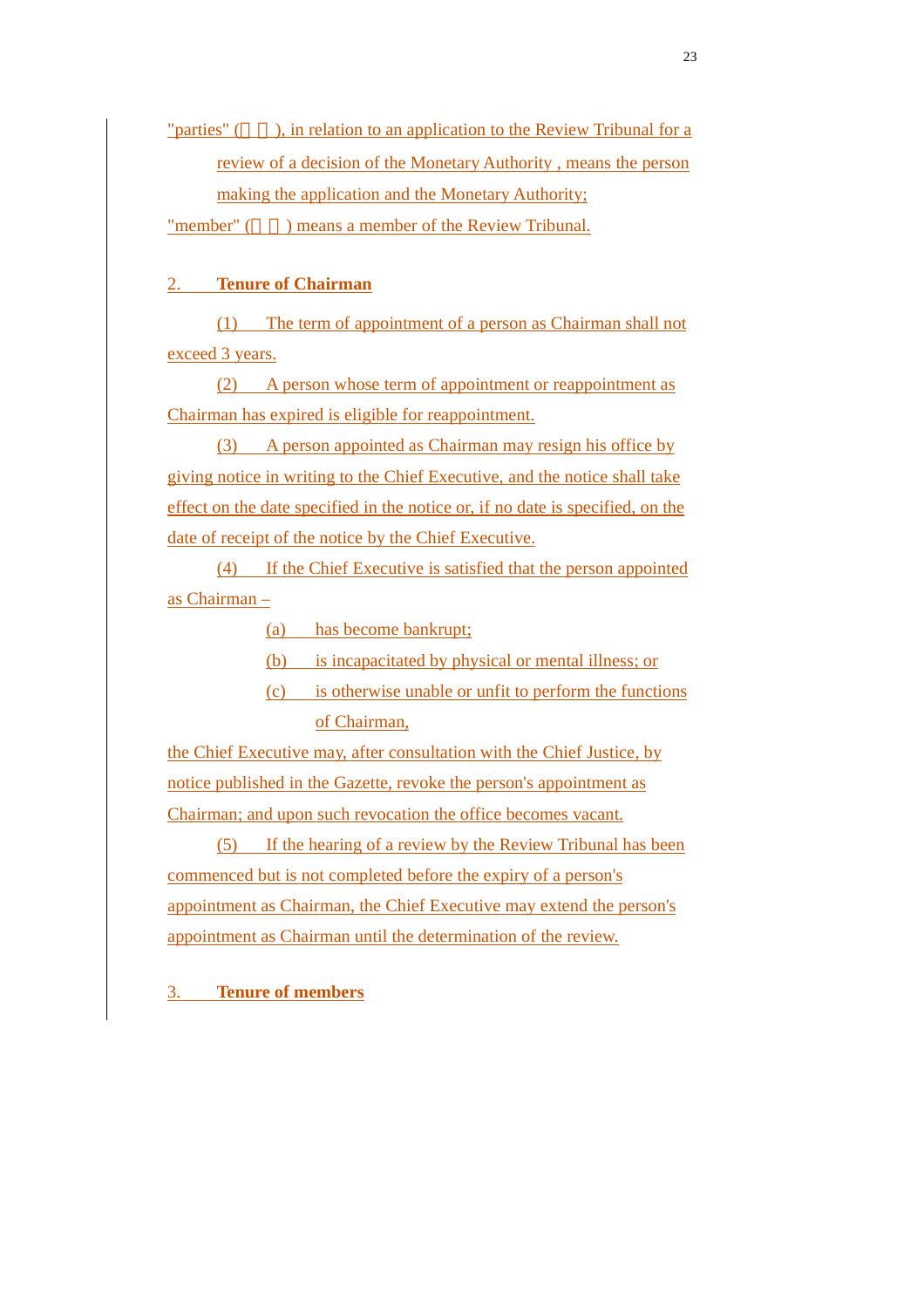(1) The term of appointment of a member shall not exceed 3 years.

(2) A member whose term of appointment or reappointment has expired is eligible for reappointment.

(3) A member may resign by giving notice in writing to the Chief Executive, and the notice shall take effect on the date specified in the notice or, if no date is specified, on the date of receipt of the notice by the Chief Executive.

(4) If the Chief Executive is satisfied that a member –

(a) has become bankrupt;

(b) is incapacitated by physical or mental illness;

(c) is otherwise unable or unfit to perform the functions of a member; or

(d) has become a public officer,

the Chief Executive may, by notice published in the Gazette, revoke the member's appointment.

# 4. **Procedure**

(1) The Review Tribunal shall convene on such occasions as the Chairman considers necessary to determine a review.

(2) The Chairman may, at any time after an application for a review of a decision has been made, give directions to the parties to the review concerning –

> (a) procedural matters to be complied with by any of the parties; and

(b) the time within which such procedural matters are to be complied with.

(3) The quorum for any sitting of the Review Tribunal shall be the Chairman and 2 members.

(4) At a sitting of the Review Tribunal –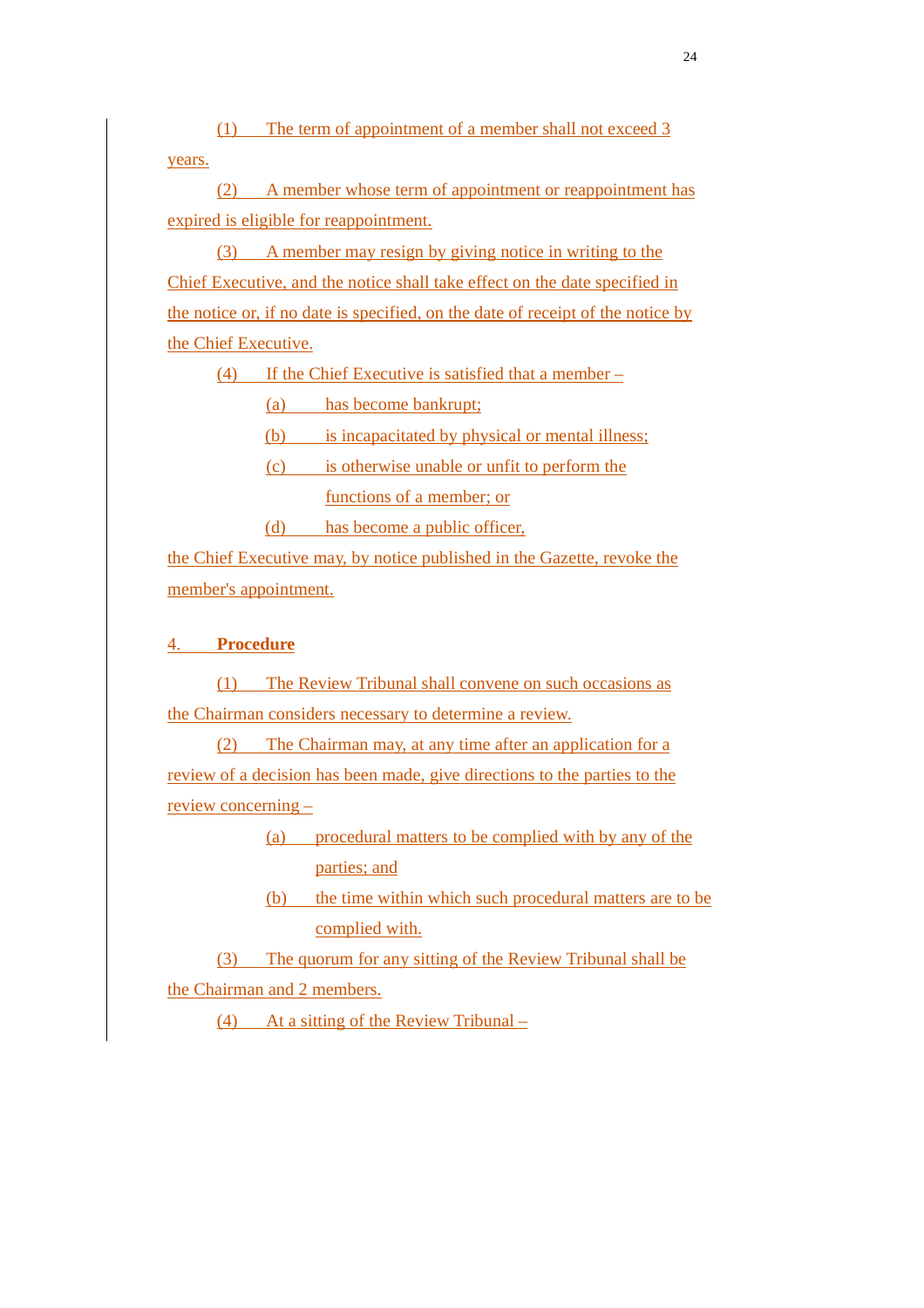(a) the Chairman shall preside; and

(b) every question before the Review Tribunal shall be determined by the majority of the votes cast by the Chairman and members present, except that a question of law shall be determined by the Chairman alone.

(5) If, for any period, the Chairman is precluded by illness, absence from Hong Kong or any other cause from exercising his functions, the Chief Executive may appoint a person who is qualified for appointment as a judge of the High Court under section 9 of the High Court Ordinance (Cap. 4) to act as Chairman and as such to exercise and perform all the functions of the Chairman during that period.

(6) If, for any period, a member is precluded by illness, absence from Hong Kong or any other cause from taking part in proceedings of the Review Tribunal, the Chief Executive may appoint a person to act as a member and as such to take part in proceedings of the Review Tribunal during that period.

(7) The hearing of a review may, with the consent of the parties to the review, continue notwithstanding any change in the person who is or is acting as Chairman or in the persons who are or are acting as members.

(8) The right to be heard conferred by section  $101C(3)$  of this Ordinance may be exercised –

(a) in person; or

- (i) in the case of a corporation, through its officer or employee; or
- (ii) in the case of the Monetary Authority, through a person appointed under section 5A(3) of the Exchange Fund Ordinance (Cap. 66) to assist the Monetary Authority; or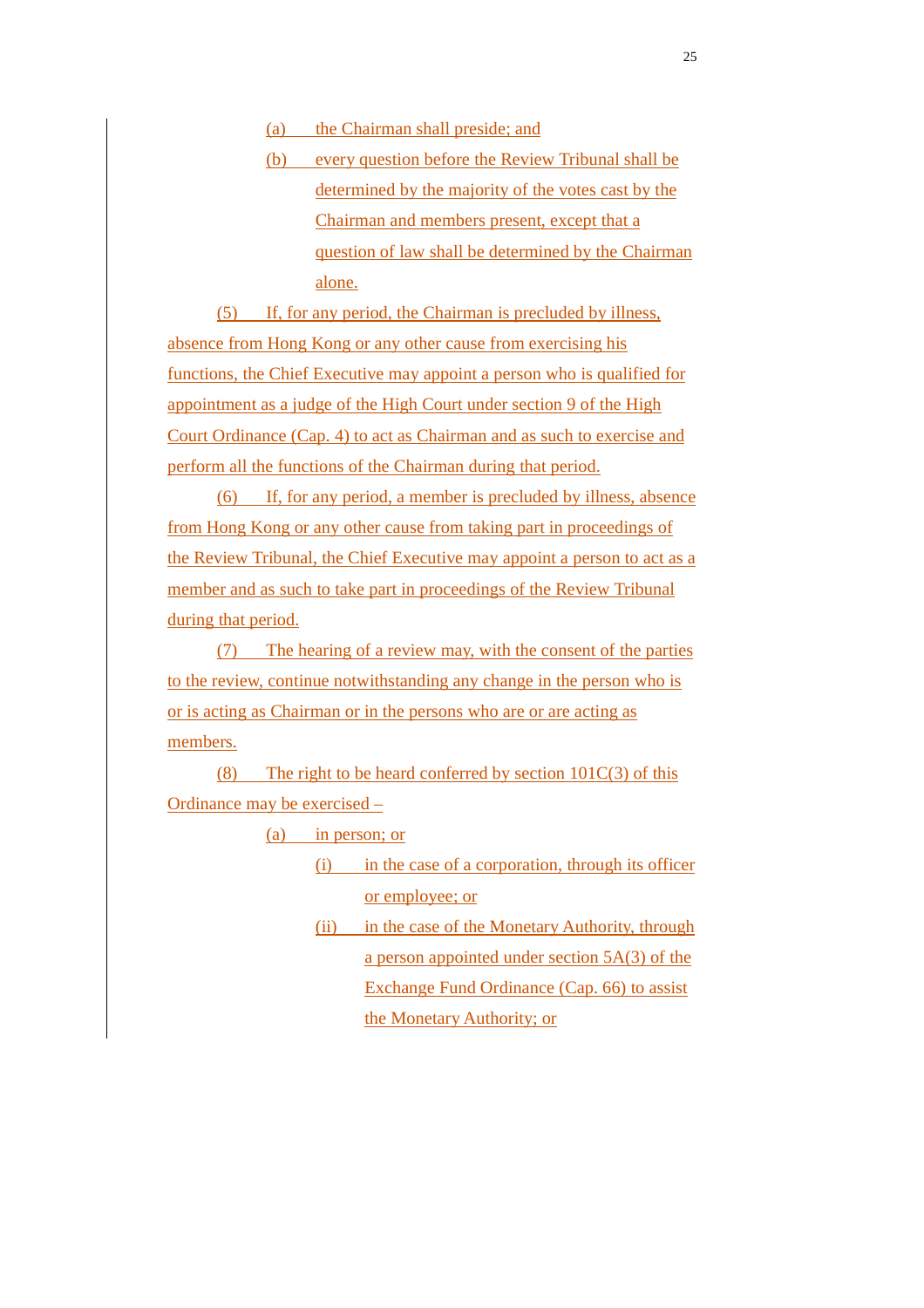(b) through counsel or a solicitor or, with the leave of the Tribunal, through any other person.

(9) The Chairman shall prepare or cause to be prepared a record of the proceedings at any sitting of the Tribunal, which shall contain such particulars relating to the proceedings as he considers appropriate.

### 5. **Miscellaneous**

Except as otherwise provided in this Ordinance –

(a) the Review Tribunal, its Chairman and its members; and

(b) the parties to, and any witness, counsel, solicitor, or any other person involved in, a review,

shall have the same privileges and immunities in respect of the review as they would have if the review were civil proceedings before the Court of First Instance.".

### **Specification of Factors (Financial Exposure of Authorized Institution) Notice**

#### 11. **Repeal**

The Specification of Factors (Financial Exposure of Authorized Institution) Notice (Cap. 155 sub. leg. C) is repealed.

### **Banking (Specification of Public Sector Entities in Hong Kong) Notice**

### 12. **Repeal**

The Banking (Specification of Public Sector Entities in Hong Kong) Notice (Cap. 155 sub. leg. E) is repealed.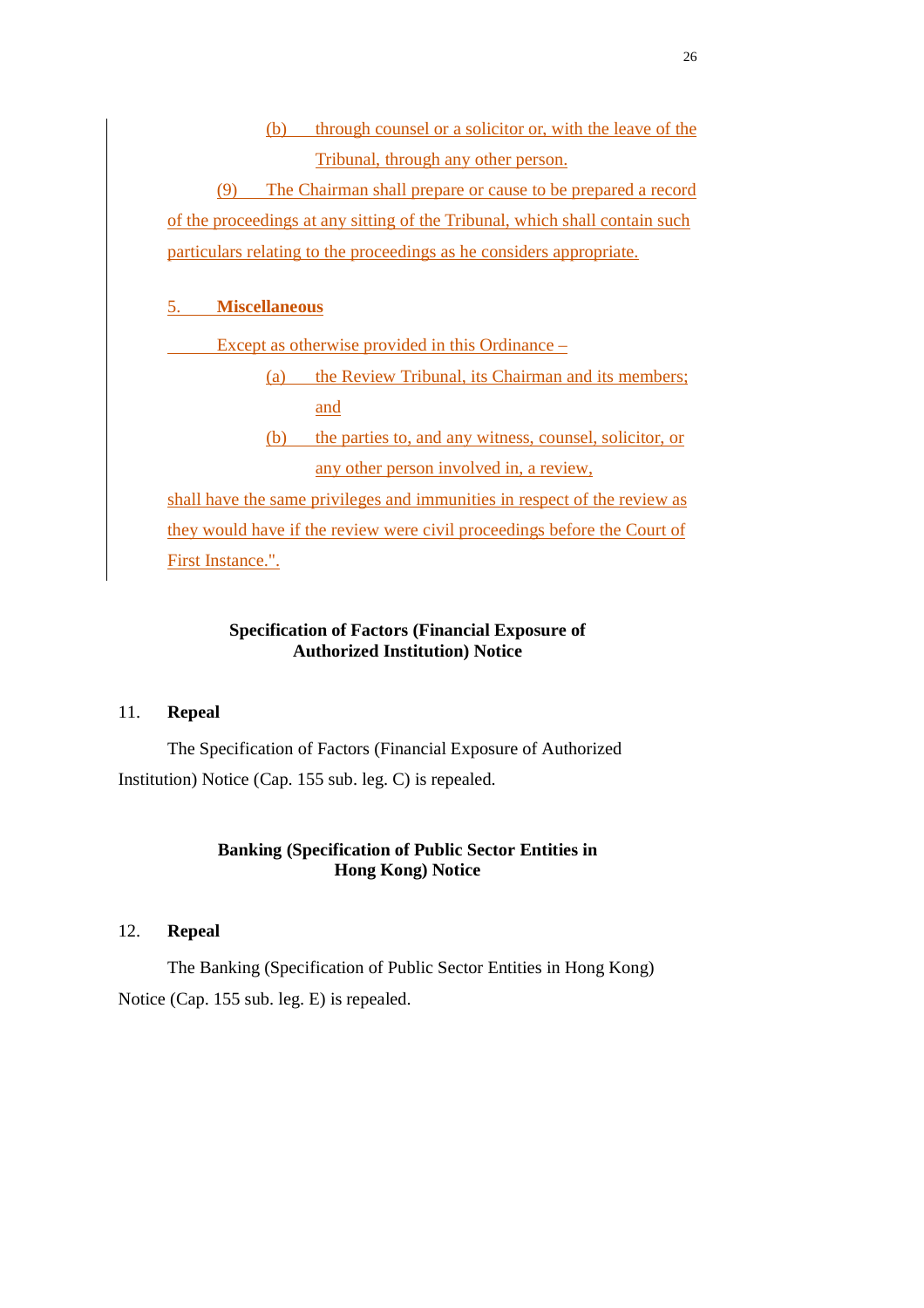### PART 2

### AMENDMENTS TO OTHER ORDINANCES

### **Companies Ordinance**

### 1. **Preferential payments**

Section 265(6) of the Companies Ordinance (Cap. 32) (as amended by the Deposit Protection Scheme Ordinance (Cap. 581)) is amended, in the definition of "excluded person", in paragraph (c), by repealing "paragraph 1 of the Third Schedule to" and substituting "section 2(1) of".

# **Electronic Transactions Ordinance**

# 1A. **Proceedings in relation to which sections 5, 6, 7 and 8 of this Ordinance do not apply under section 13(1) of this Ordinance**

Schedule 2 to the Electronic Transactions Ordinance (Cap. 553) is

amended –

(a) in paragraph (zp), by repealing the full stop and substituting a semicolon;

(b) by adding  $-$ 

"(zq) the Capital Adequacy Review Tribunal established under the

Banking Ordinance (Cap. 155).".

### **Deposit Protection Scheme Ordinance**